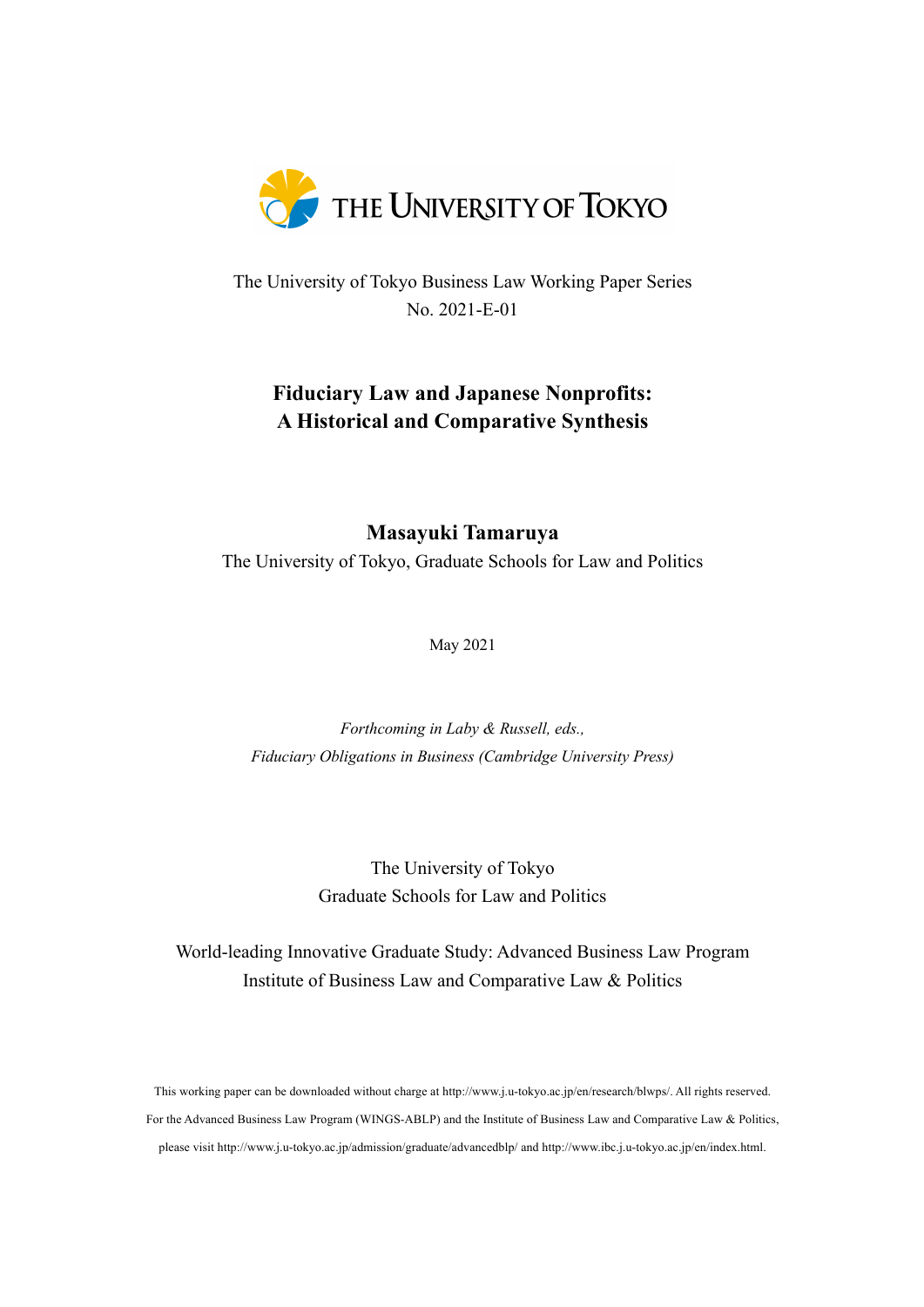## Fiduciary Law and Japanese Nonprofits: A Historical and Comparative Synthesis

Masayuki Tamaruya (The University of Tokyo, Japan)

## <Abstract>

*In 2006, the Japanese law of nonprofits underwent a major reform. Notably, the reform involved a shift in the governance mechanism from external governmental oversight to a structure that emphasizes internal fiduciary governance. As the Japanese law in this area has historically been marked by various strands of fiduciary rules derived from different sources, the event presents a valuable case study on how the shift to fiduciary governance approach can impact the operation of those entities that are subject to the reform. This chapter will begin with a historical account of the evolution of Japanese nonprofit law that involves complex interactions among the indigenous nonprofit tradition, the civil law influence, American fiduciary principles, and the English-style charity commission. After discussing the major components of the 2006 reform against the backdrop of major events that created the reform momentum, this chapter will use available empirical evidence to critically examine the reform's achievements and consider any remaining issues that pose ongoing challenges.*

Key words: nonprofit, fiduciary law, corporate governance, Japanese law, comparative law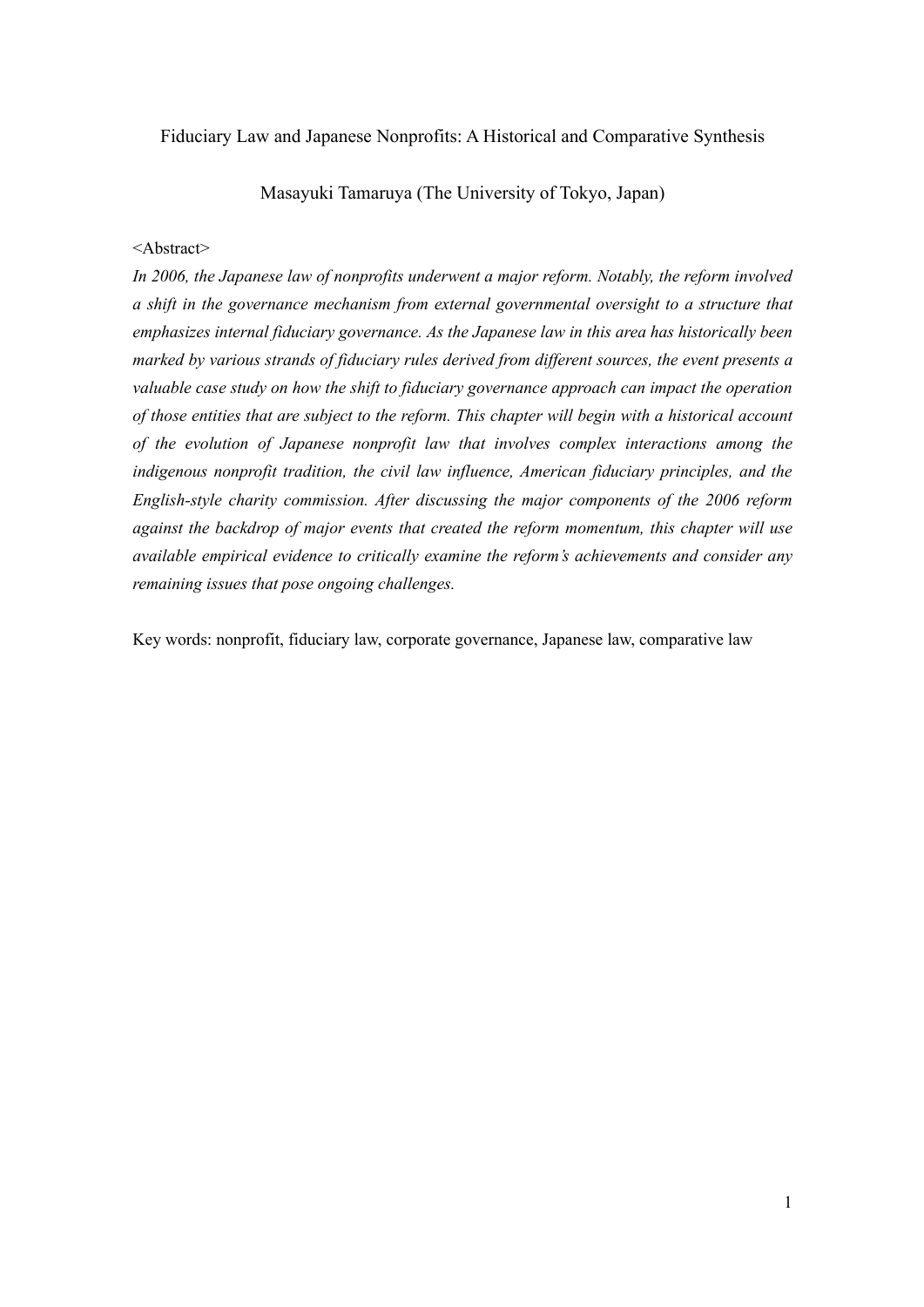Ensuring the proper governance of nonprofit organizations while simultaneously encouraging robust voluntary works has posed a perennial challenge for policy makers around the globe. In recent years, the Japanese law regarding nonprofits has undergone extensive changes. In 2006, legislation was introduced to replace the then-110-year-old Civil Code provisions for publicinterest corporations. In fact, the 2006 legislative changes represent the culmination of a nonprofit law reform that has spanned nearly a quarter of a century. The process is not yet complete. The Legislative Council within the Japanese Ministry of Justice has recently published the General Outline for the reform of public-interest trust legislation.

This chapter will present the evolution of Japanese law regarding nonprofits from a comparative historical perspective and assess its achievements. Part I will provide a historical overview of Japanese law regarding nonprofits, beginning with the introduction of the Civil Code in 1896 and continuing until the 1980s. The evolution of Japanese nonprofit law is characterized by complex interactions among the indigenous nonprofit tradition and influences from both civil law and common law jurisdictions. The post-World War II expansion of administrative state amplified the role of the government in the governance of nonprofits. Beginning in 1970s, however, growing criticism of the mismanagement and corruption involving public-interest corporations and supervising government authorities created a momentum for reform.

The major theme of this chapter is the shift in the governance approach brought by the reform movement since the 1990s. As outlined in Part II, the overhaul of nonprofit legislation in 2006 represented a shift of emphasis from external governance through government regulation to internal governance that rely on fiduciary principles and transparency. The shift has not been without challenge. The fiduciary governance introduced in public-interest corporations though statute does not automatically apply to many other entity forms within the nonprofit sector. Even with regard to public-interest corporations, only a few cases have been decided to indicate how the new approach applies in practice. Part III will use the available statistics and empirical studies to critically examine the reform's achievements and consider any remaining issues.

Anote on the terms "public interest (*koeki*)" and "charitable (*jizen*)" is warranted here. The term "public interest" has a broad meaning that includes "charitable" purposes. According to the version of the Civil Code introduced in 1896, a "public-interest corporation" was to serve the open-ended purposes of "worship, religion, *charity*, scholarship, art, or other public interests," subject to governmental permission and oversight.<sup>1</sup> By the end of the 20th century, the broad concept of public interest in the nonprofit context had attracted criticism in connection with concerns about the degree of government influence that could be exerted through its supervisory capacity. Following the 2006 reform, "public interest" has been understood more narrowly. Under the current statute, public-interest corporations must still serve "scholarship, art, charity, or other

<sup>&</sup>lt;sup>1</sup> MINPŌ (CIVIL CODE), Law No. 89 of 1896 [hereinafter Civil Code],  $\S$  34 (repealed by the Law No. 50 of 2006) (emphasis added).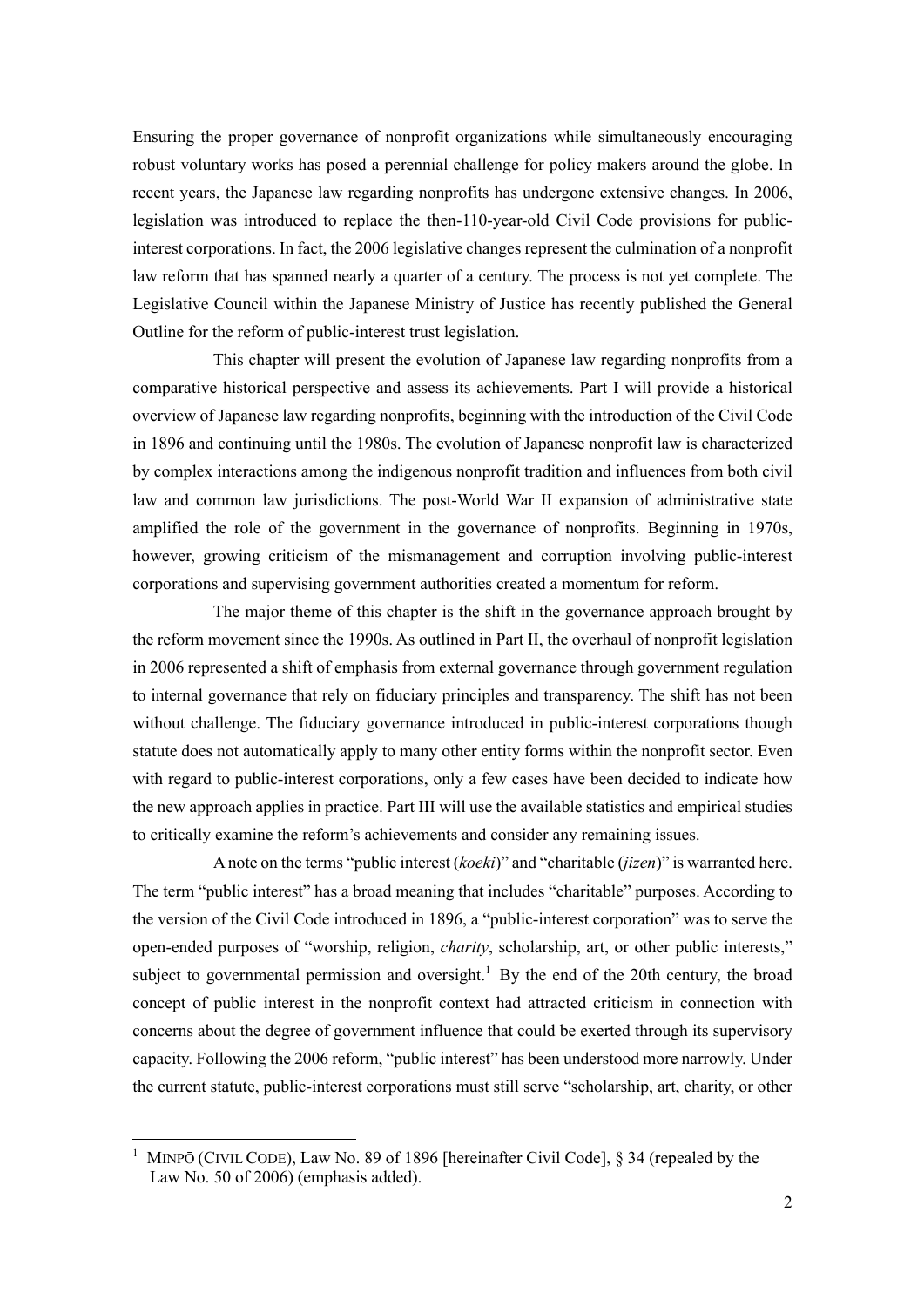public interests" and benefit members of the general public, but a table appended to the statute specifies twenty-three categories of services to which public-interest corporations can direct their effort.<sup>2</sup> These statutory categories parallel the charitable purposes that are commonly listed in charity legislation in common law jurisdictions. <sup>3</sup> Today, many Japanese lawyers use the term "public-interest corporation" or "public-interest trust" in a way that is equivalent to the common law terms "charitable organization" and "charitable trust."

## I. The Japanese Law of Nonprofits in Comparative Perspective

The Civil Code of 1896 introduced the modern law of nonprofits to Japan.<sup>4</sup> It was, however, not the only source, as common law trust was introduced in 1922, and both of these Western influences had to interact with local conditions, most notably the charitable enterprises indigenous to Japan, and growing administrative state after World War II.

## A. The Civil Law Tradition

The Civil Code provided for two forms of public-interest corporations. One was an association, which was a membership-based corporation that could not distribute profits to its members but allowed them flexibility in designing their activities according to the collective will. The other was a foundation, an endowment-based entity without membership, which was typically established for enduring functions, such as educational or medical institutions. The Civil Code provided that "an association or foundation that concerns worship, religion, charity, scholarship, art, or other public interests, and whose purpose is not profit-making, may be incorporated by receiving permission (*kyoka*) from the competent governmental authority."5 This contrasted with a for-profit corporation under the Commercial Code, which could be created automatically if certain statutory requirements were satisfied. According to Kenjiro Ume, a drafter of the Japanese Civil Code, the corporations involving public interests required special governmental regulation.<sup>6</sup>

In the nineteenth century, the law of nonprofit organizations was still evolving in Continental Europe. The Napoleonic Code of 1804 contained no provision for legal personality.<sup>7</sup>

<sup>&</sup>lt;sup>2</sup> Kōeki Shadan Hōjin oyobi Kōeki Zaidan Hōjin no Nintei tō ni kansuru Hōritsu [Public Interest Association Corporation and Public Interest Foundation Corporation Authorization Act] [hereinafter Public Interest Corporation Authorization Act], Law No. 49 of 2006 [hereinafter Public Interest Corporation Authorization Act], § 2(iv), Beppyō [Appended Table].

<sup>3</sup> *Compare* Appended Table to the Public Interest Corporation Authorization Act § 2 *with* Charities Act 2011 c 25, s 3(1) (U.K.); RESTATEMENT (THIRD) OF TRUSTS § 28 (2001); UNIFORM TRUST CODE § 405 (last revised 2010) (U.S.).

<sup>4</sup> Civil Code §§ 33-83.

<sup>5</sup> *Id.* § 34.

<sup>6</sup> KENJIRŌ UME, MINPŌ YŌGI I [LECTURE ON CIVIL CODE I], 68 (1896).

<sup>7</sup> French Civil Code did contain provisions on partnership (*société*), which has no legal personality. Voluntary association (*association*) was only made legal by statute in 1901. Edith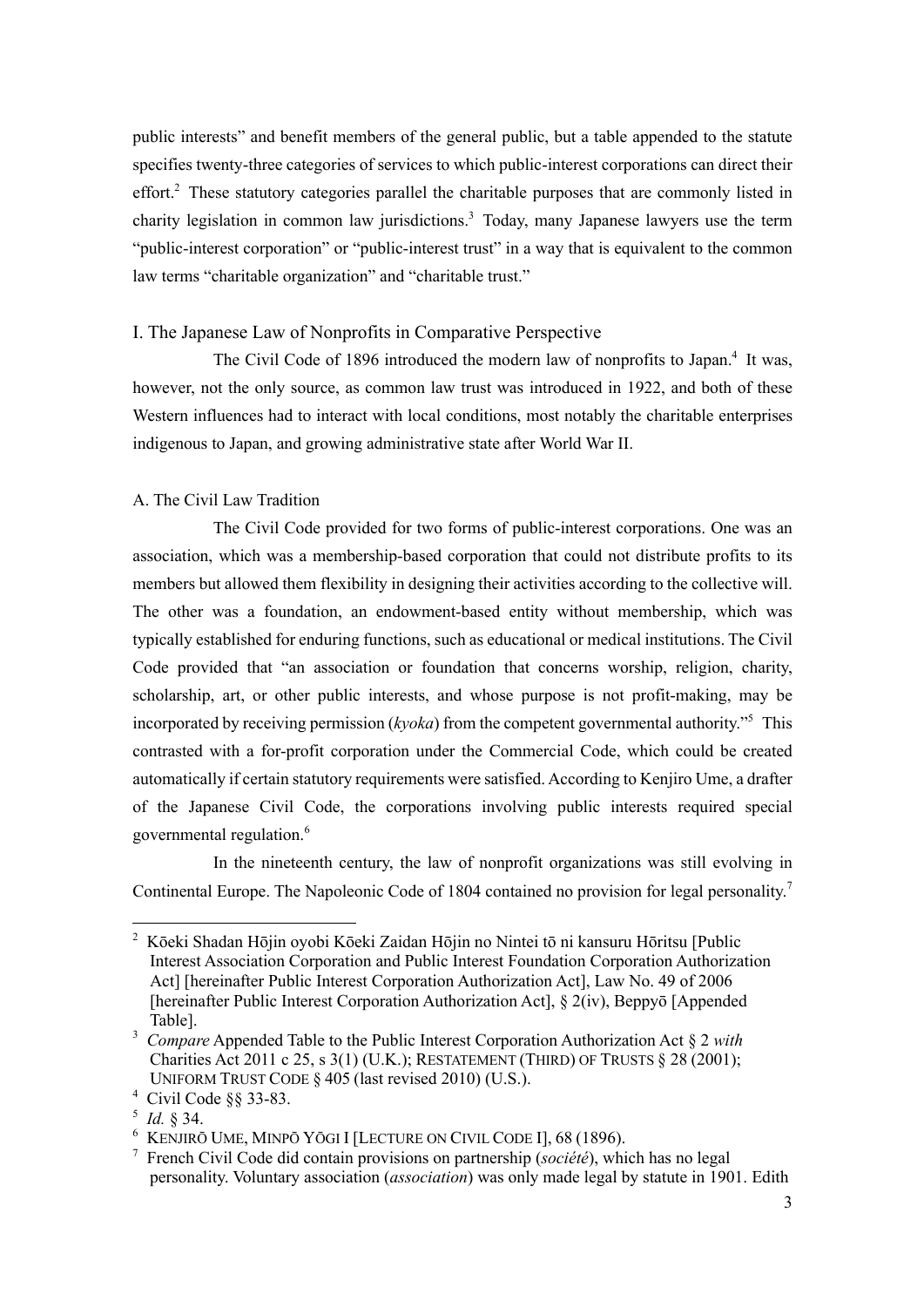Anti-association attitudes prevailed in the subsequent French Republic, where the public interest was considered the exclusive prerogative of state bodies. The Japanese Government entrusted a French lawyer, Gustave Boissonade, with the task of drafting the Japanese Civil Code. As introduced in Parliament, the Boissonade Code only provided that "[a] legal person, whether public or private in nature, can only be created by virtue of statutory authorization; it can enjoy private right only in accordance with the statutory provisions."8 Although it was passed by the Parliament in 1890, it never came into force for political reasons. The Japanese drafters of the Civil Code then looked to Germany, which was in the process of drafting its own civil code.<sup>9</sup> This second Civil Code, which came into effect in Japan in 1896, mirrors many aspects of the German Civil Code, which came into effect in 1900.<sup>10</sup>

Significant parallels between the German and Japanese Civil Codes can be observed in their distinction between membership-based associations and endowment-based foundations,<sup>11</sup> as well astheir organizational structure. Both associations and foundations acted through directors, who represented the entity in all transactions relating to the corporation.<sup>12</sup> Although neither Code prescribed a director's specific duties, limitations were imposed on transactions that may represent a conflict of interest, $^{13}$  and directors were subject to rules applicable to agents acting under the contract of mandate.<sup>14</sup> In Japanese contexts, directors were regarded as owing "the duty

Archambault, *France, in* DEFINING THE NONPROFIT SECTOR: A CROSS-NATIONAL ANALYSIS 103, 104-05 (Lester M. Salamon & Helmut K. Anheier, eds., 1997).

<sup>8</sup> MINPŌ JINJI-HEN [CIVIL CODE BOOK OF PERSON], Law No. 98 of 1880, § 5 (repealed by MINPŌ [CIVIL CODE], Law No. 89 of 1896).

<sup>9</sup> MASAAKI TOMII, MINPŌ GENRI DAI-IKKAN: SŌRON [THE PRINCIPLES OF CIVIL CODE I: GENERAL PRINCIPLES] 184-85 (1905).

<sup>&</sup>lt;sup>10</sup> BÜRGERLICHES GESETZBUCH (CIVIL CODE) [hereinafter German Civil Code]. Following discussion relies on the English translation of the 1900 German Civil Code in CHUNG HUI WANG, THE GERMAN CIVIL CODE: TRANSLATED AND ANNOTATED WITH AN HISTORICAL INTRODUCTION AND APENDICES (1907). For Japanese studies comparing Japanese and German Civil Code provisions on associations and foundations, *see* MINORU TANAKA, KŌEKI HŌJIN TO KŌEKI SHINTAKU [PUBLIC INTEREST CORPORATIONS AND PUBLIC INTEREST TRUSTS] 7-8 (1980); TOSHIJI HAYASHI, [ZAIDAN, ZAIDAN HŌJIN NO KENKYŪ [STUDIES ON FOUNDATION AND INCORPORATED FOUNDATIONS] 377-402 (1983).

<sup>&</sup>lt;sup>11</sup> Japanese Civil Code § 34. The German Civil Code has separate sets of provisions for associations (§§ 21-79) and foundations (§§ 80-88).

<sup>12</sup> Japanese Civil Code §§ 52, 53; German Civil Code §§ 26, 86.

<sup>&</sup>lt;sup>13</sup> Japanese Civil Code § 57 (a conflicted director cannot represent the corporation); German Civil Code § 27(3), 86, 668 (the director as an agent must pay interest).

<sup>&</sup>lt;sup>14</sup> German Civil Code § 27(3), 668 (application *mutatis mutandis* of the Code §§ 664-670 on the contract of mandate). Japanese law reached the same conclusion through statutory interpretation. SAKAE WAGATSUMA, ET AL., [WAGATSUMA, ARIIZUMI KONMENTĀRU MINPŌ, SŌSOKU, BUKKEN, SAIKEN [WAGATSUMA AND ARIIZUMI'S COMMENTARY ON CIVIL CODE: GENERAL PRINCIPLES, PROPERTY, AND OBLIGATION] 131 (4th ed. 2016). Mandates, understood as a species of contracts in civil law jurisdictions, are modern descendants of Roman law that are analogous to the agency relationship in common law. Martin Gelter & Geneviève Helleringer, *Fiduciary Principles in European Civil Law Systems, in* OXFORD HANDBOOK OF FIDUCIARY LAW 581, 588-90 (Evan Criddle, Paul Miller and Robert Sitkoff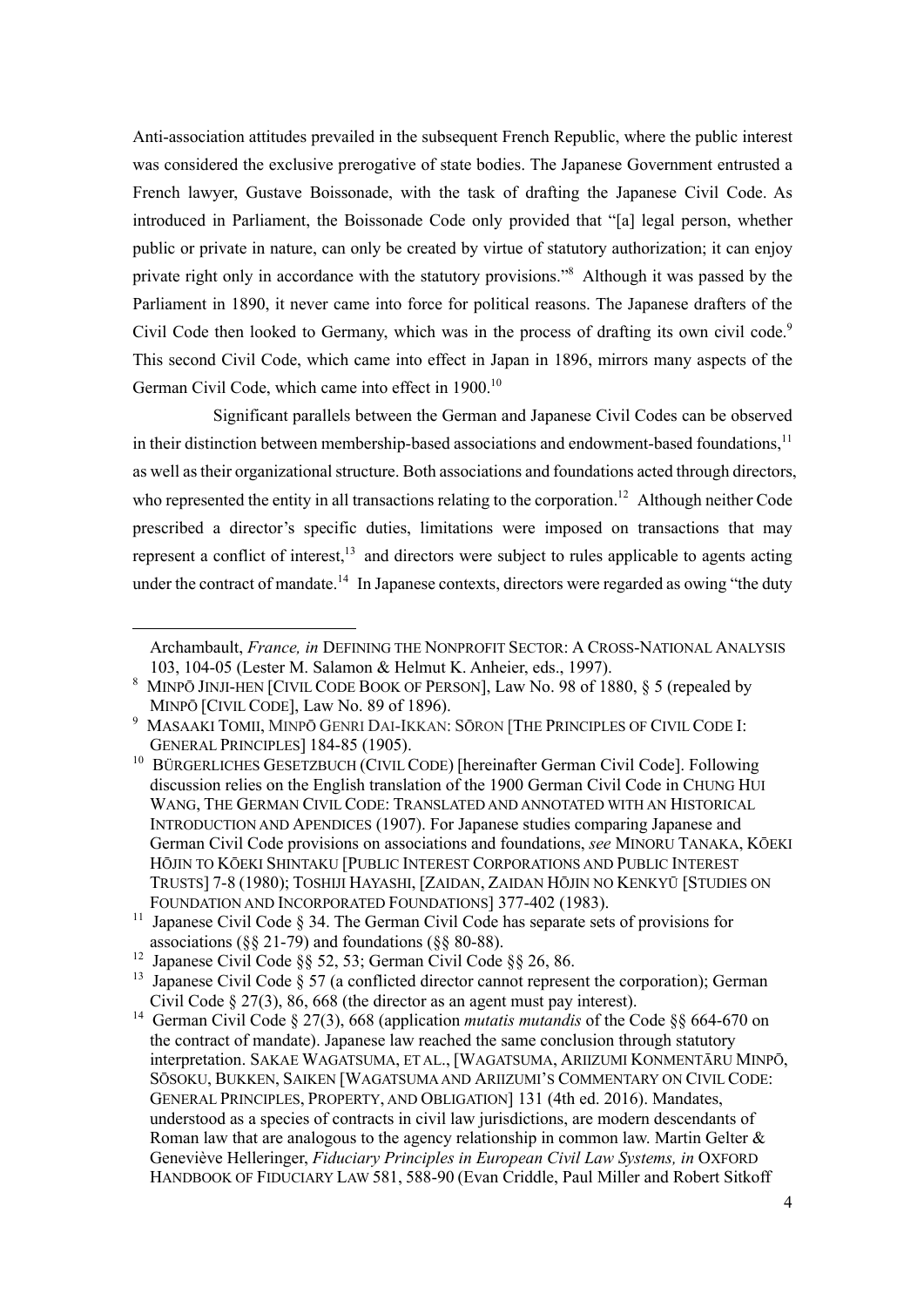of care of faithful managers,"15 a term of art found in Japanese Civil Code that encompasses duties of care and loyalty in common law formulations.<sup>16</sup> For associations, the general assembly of the members had the power to appoint directors<sup>17</sup> and make decisions on corporate matters,  $18$ while foundations were not member-based and had no general assembly to convene. In Japan, an auditor could be appointed and was tasked with auditing the corporate books and assets, as well as supervising directors' role in running a given entity.<sup>19</sup> Nevertheless, it was still possible for the auditor to fail to provide sufficient oversight or even collude with the directors in their pursuit of illicit objectives. Thus, as stated by a drafter of the Civil Code, Masaaki Tomii, the government was expected to provide "supreme supervision" over public-interest corporations.<sup>20</sup>

In broad terms, the Japanese Code provisions echoed the stable pattern of cooperation between the state and the nonprofit sector, which paralleled that of nineteenth-century Germany.<sup>21</sup> At the same time, Japanese approach to the supervision of the nonprofits tended to be more centralized. Under the German federal system the supervision of nonprofit entities was delegated to each state, which seemingly exercised broad discretion.<sup>22</sup> In comparison, Japanese publicinterest corporations were subject to discretionary supervision that applied nationally.<sup>23</sup> Eiichi Hoshino, an eminent scholar on the Civil Code in Japan, remarked that the idea that the determination of the public interest belongs exclusively to the government held sway well into the latter half of the twentieth century.<sup>24</sup> Until the 2006 reform, the governance of public interest corporations, beginning from their creation and continuing through the ongoing management to dissolution, were largely entrusted to the discretionary oversight by the government.

Another departure from the German Civil Code was the Japanese Code's focus on "the public interest." As already discussed.<sup>25</sup> the scope of operation the Japanese Civil Code allowed for public-interest corporations*—*service to "worship, religion, charity, academic activities, art, or other public interests<sup> $26$ </sup>—was open-ended compared to that of common law

eds., 2019).

<sup>&</sup>lt;sup>15</sup> Japanese Civil Code  $\S$  644 (the duty of care of a faithful manager).

<sup>16</sup> J. Mark Ramseyer & Masayuki Tamaruya, *Fiduciary Principles in Japanese Law, in* OXFORD HANDBOOK OF FIDUCIARY LAW 643, 643 (Evan Criddle, Paul Miller and Robert Sitkoff eds., 2019).

<sup>&</sup>lt;sup>17</sup> Japanese Civil Code § 6; German Civil Code § 27.

<sup>&</sup>lt;sup>18</sup> Japanese Civil Code § 63; German Civil Code § 32.

<sup>&</sup>lt;sup>19</sup> Japanese Civil Code  $\S$ § 58, 59.

<sup>20</sup> TOMII, *supra* note 9, at 234.

<sup>21</sup> Helmut K. Anheier & Wolfgang Seibel, *Germany, in* DEFINING THE NONPROFIT SECTOR: A CROSS-NATIONAL ANALYSIS 131 (Lester M. Salamon & Helmut K. Anheier, eds., 1997).

<sup>22</sup> German Civil Code § 43, 44. *See* TANAKA, *supra* note 10, at 7; HAYASHI, *supra* note 10, at 381-82.

<sup>&</sup>lt;sup>23</sup> Japanese Civil Code  $\S$  67.

<sup>&</sup>lt;sup>24</sup> EIICHI HOSHINO, MINPŌ NO SUSUME [LEARNING THE CIVIL CODE] 96 (1998).

<sup>25</sup> *See supra* notes 1-3, and accompanying text.

<sup>26</sup> Japanese Civil Code § 34.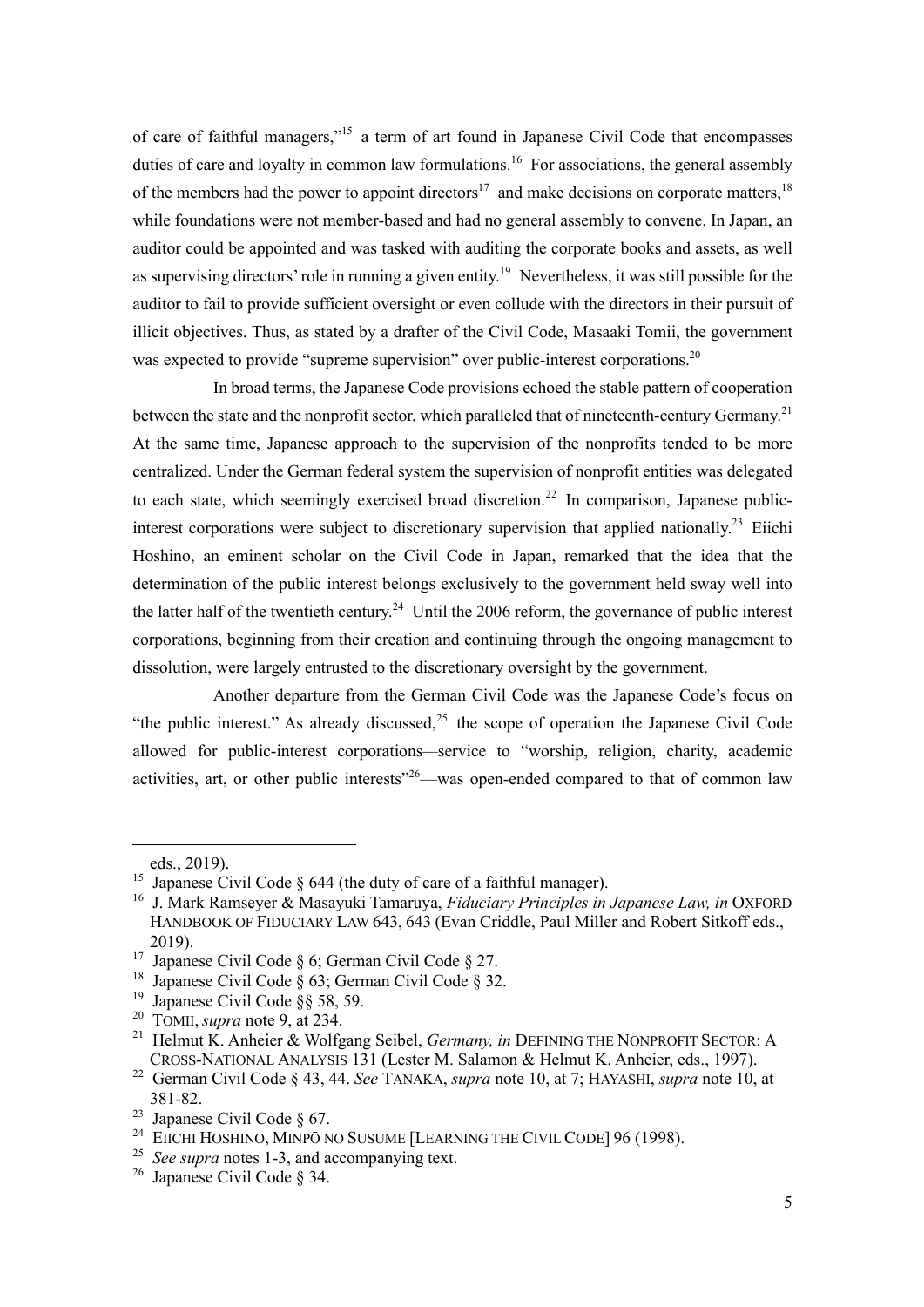charity regulation.<sup>27</sup> Nevertheless, when compared to the German Code, which distinguished between for-profit and nonprofit entities but did not create a category for charitable or publicinterest purposes,<sup>28</sup> the Japanese focus was narrow. Because the 1896 Civil Code disallowed the incorporation of an organization unless sanctioned by the Code or other specific legislation, those organizations that pursued mutual benefit or undefined nonprofit purposes had to either operate as unincorporated organizations or seek specialized legislation to incorporate themselves.<sup>29</sup>

The Civil Code provisions for public-interest corporations remained unchanged for over a century. World War II, however, had a deep impact on the operation of Japanese publicinterest corporations. During the war, practically all public-interest corporations were required to align themselves with the government's war efforts. After World War II, constitutional constraints were imposed on the government to prohibit the use of public funds for religion and education.<sup>30</sup> In response, special legislation was introduced to create different types of legal personalities for religious<sup>31</sup> and school corporations.<sup>32</sup> The destruction and subsequent hyper-inflation caused by the war also posed a challenge for many public-interest organizations. One major avenue for survival was an organization's option to convert itself into a newly created entity as a social welfare<sup>33</sup> or medical corporation,<sup>34</sup> which was then placed under the auspices of the Ministry of Health and played an integral role in providing national social and medical services. These major nonprofit sectors were thus carved out of the public-interest corporation sector, and an idiosyncratic management and governance regime developed within each sector.<sup>35</sup>

This brief overview of the comparative and historical context reveals notable features of Japanese nonprofit legislation. While the oversight of nonprofit management was delegated to separate governmental departments with discretionary authority, the rules of internal fiduciary governance remained unarticulated for an extended period. While numerous forms of government-sponsored entities were introduced to partition the Japanese nonprofit sector, no legal mechanism existed through which a grassroots nonprofit organization could be incorporated. These features would become the major foci of reform in the late twentieth century.

<sup>27</sup> *See* Charitable Uses Act 1601; *Income Tax Special Purposes Commissioners v Pemsel* [1891] All ER Rep 28 (Lord McNaughten); Charities Act 1960 (U.K.).

<sup>28</sup> German Civil Code § 21.

<sup>&</sup>lt;sup>29</sup> Japanese Civil Code  $\S$  6.

<sup>&</sup>lt;sup>30</sup> NIHONKOKU KENPŌ [KENPŌ] [CONSTITUTION] §20 (freedom of religion and separation of religion and state), § 89 (restriction on public spending on any religious or educational institutions).

<sup>&</sup>lt;sup>31</sup> Shūkyō Hōjin Hō [Religious Corporations Act], Law No. 125 of 1951.

<sup>&</sup>lt;sup>32</sup> Shiritsu Gakkō Hō [Private Schools Act], Law 270 of 1949, §§ 25-58.

<sup>&</sup>lt;sup>33</sup> Shakai Fukushi Jigyō Hō [Social Welfare Services Act], Law No. 45 of 1951, renamed as Shakai Fukushi Hō [Social Welfare Act] by Law No. 111 of 2000.

<sup>34</sup> Iryō Hō [Medical Care Act], Law No. 205 of 1948.

<sup>35</sup> Masayuki Deguchi, *Globalization, glocalization, and Galapagos syndrome: Public interest corporations in Japan,* 18 INTERNATIONAL JOURNAL OF NOT-FOR-PROFIT LAW 5, 6 (2016).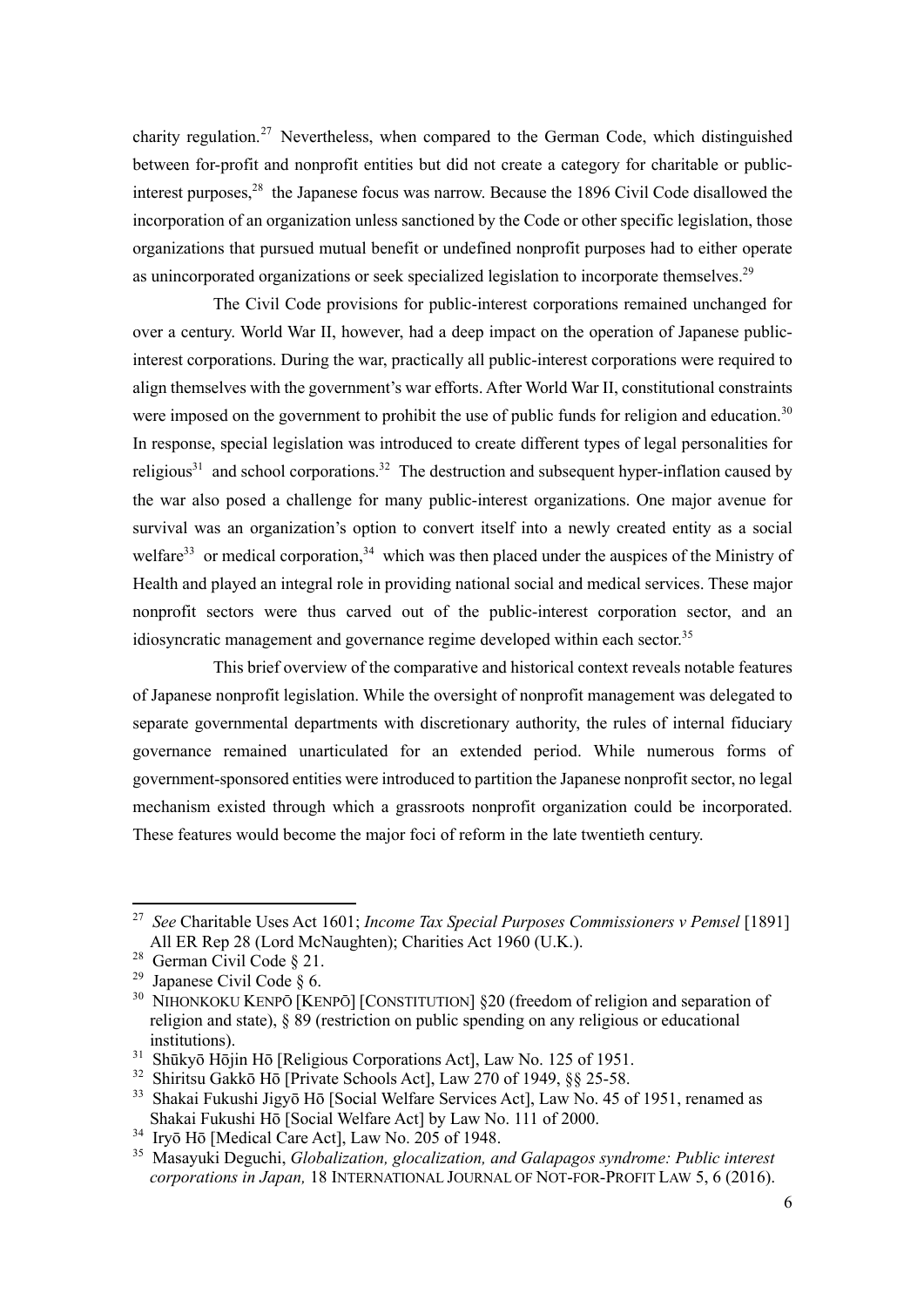## B. Indigenous Nonprofits

Before the introduction of the modern Civil Code, Japan had its own tradition for nonprofit or charitable enterprises. Since the 7th and 8th centuries, large Buddhist temples have established hospitals and charities to provide food for the poor.<sup>36</sup> Buddhist temples were not necessarily independent institutions, but were established to further the interests of the state or powerful clans. More recently, in the 18th or 19th century, thousands of village institutions known as *Terakoya* (temple schools) were in operation, thus contributing to a high rate of literacy that resulted in the country's modernization, which began in the late 19th century.<sup>37</sup>

Nevertheless, the transition from indigenous charities to modern public-interest corporations was not easy. This is illustrated by the history of a secular nonprofit called *Kan'on*kō (Society of Gratitude) founded in 1829 in Akita, a northeastern region of Japan.<sup>38</sup> A wealthy merchant named Sukenari Naba and his followers donated 2,000 *ryō* (equivalent to ¥260 million or \$2.5 million today) to the domain government (*han*), which purchased farmland so feudal revenue could alleviate the region's poverty and prepare for possible famines.<sup>39</sup> Although Naba intended to donate the funds to the domain government, the government delegated its practical management to him and his fellow managers. They later agreed, with the approval of the authority, that the fund belonged to neither the authority nor to its subjects.  $40^{\circ}$ 

In 1871, *Kan'on-kō* faced a major challenge soon after the Meiji restoration, when the newly established government confiscated the endowment as part of the centralization of the government structure and the modernization of the property system. Following repeated petitions, the government returned 6,000 yen in 1874 and 53,350 yen in 1881 (the total amount is equivalent to ¥1.18 billion and \$10.8 million today).<sup>41</sup>\_Another crisis struck *Kan'on-kō* shortly thereafter, when donors sued its managers (*nenban*) based on their assertion of partial ownership of the fund and the right to be informed of its management.<sup>42</sup> The case was eventually brought to the Supreme Court *(Taishin'in)*, which ruled in favor of *Kan'on-kō*'s managers in 1890.<sup>43</sup> The Court held that *Kan'on-kō* can be understood as a foundation without an owner, and upheld the lower

<sup>36</sup> Takayoshi Amenomori, *Japan*, *in* DEFINING THE NONPROFIT SECTOR: A CROSS-NATIONAL ANALYSIS 188, 190-91 (Lester M. Salamon & Helmut K. Anheier, eds., 1997).

<sup>37</sup> *Id. See also* Wataru Fujiwara, *Nihon no Minkan Hieiri Soshiki no Genryū [The Sources of Private Nonprofit Organizations in Japan], in* NIHON NO NPO-SHI: NPO NO REKISHI WO YOMU, GENZAI, KAKO, MIRAI [THE HISTORY OF JAPANESE NPO: READING THE HISTORY OF NPO, PRESENT, PAST AND FUTURE] 1, 13-14 (Makoto Imada ed., 2006).

<sup>38</sup> KAN'ON-KŌ, KAN'ON-KŌ SHI [KAN'ON-KŌ JOURNAL] (1921); TANAKA, *supra* note 10, at 27-56.

<sup>39</sup> The legal history of *Kan'on-kō* is narrated in Zennosuke Nakagawa, *Kan'on-kō Hōritsushi: Nihon Hōjinshi no Ichi Shiryō [The Legal History of Kan'on-kō: A Material for the History of Organizational Law in Japan],* 49 HŌGAKU-KYŌKAI ZASSHI [J. JURIS. ASS'N] 80 (1931).

<sup>40</sup> KAN'ON-KŌ, *supra* note 38, at 5.

<sup>41</sup> *Id.* at 15, 21.

<sup>42</sup> Nakagawa, *supra* note 39, at 109-10.

<sup>43</sup> Taishin'in Judgment of July 9, 1890, as quoted by Nakagawa, *supra* note 39, at 110-11.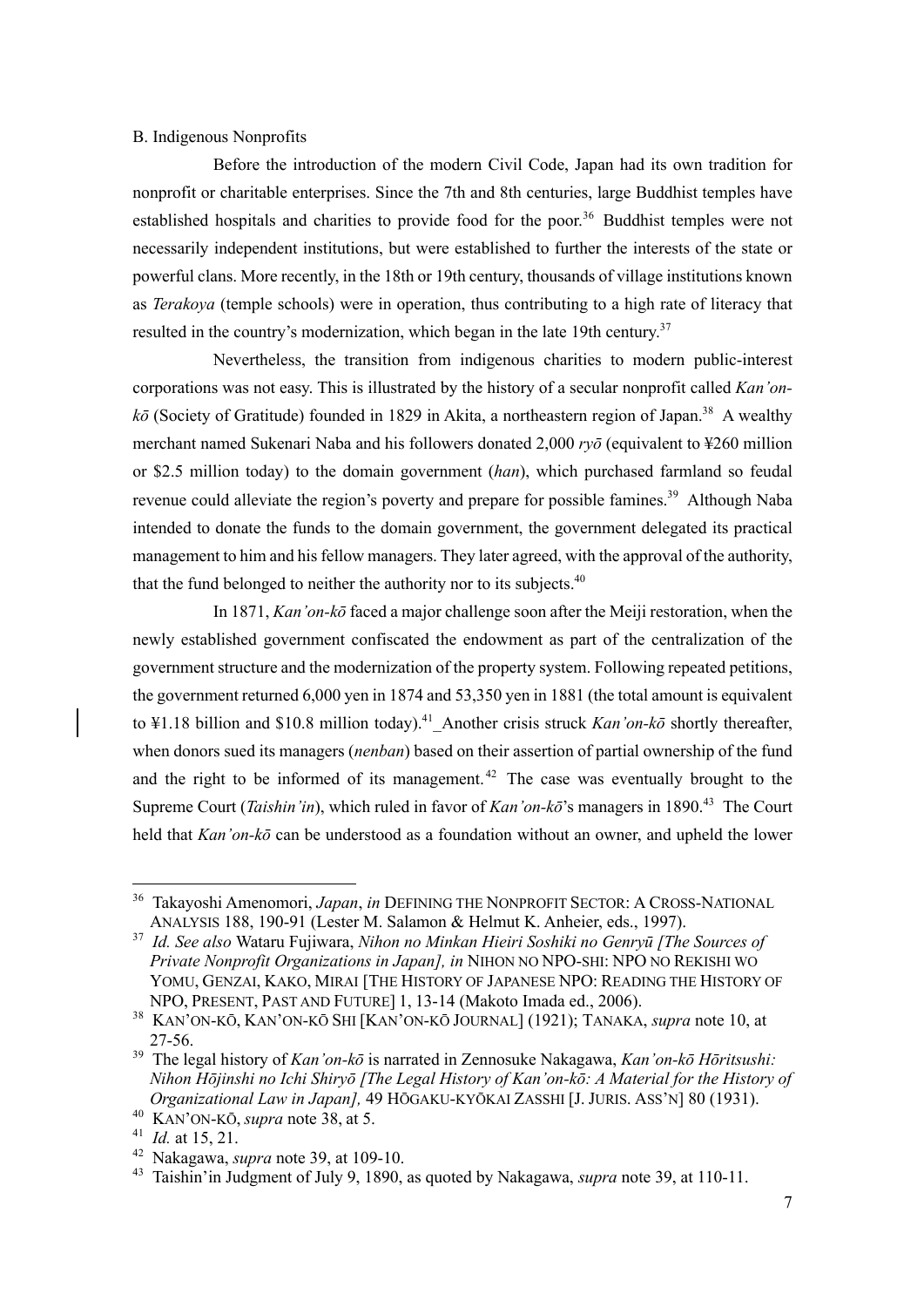court judgment, which characterized *Kan'on-kō* as a moral person for charitable purposes. The Supreme Court also held that the donor relinquished ownership to the property in the form of a gift to the *Kan'on-kō,* and therefore had no entitlement to its funds.

These legal challenges prompted *Kan'on-kō* to codify its governing rules. After excavating old documents and practices and seeking legal advice, a constitutional document (*kanrei*) was drawn up in 1892.<sup>44</sup> The drafting process attracted the attention of Boissonade, who was finishing the draft of the initial Civil Code. Boissonade provided several rounds of editing support, and personally contributed fifty yen (¥1 million or \$9,100 today) to the fund. When the new Civil Code was introduced to replace the Boissonade Code, *Kan'on-kō* was duly registered as a foundation in 1898.

During the World War II, the organization suffered a more serious blow. After the war, the Supreme Commander for the Allied Powers issued a series of orders intended to democratize Japan. As part of the farmland reform, large landholdings were repossessed by the government and redistributed to numerous tenant farmers. *Kan'on-kō's* land was also subject to repossession, thereby depriving it of the property basis for its poverty relief works. <sup>45</sup> Work could only be continued via reliance on a government subsidy provided by the Social Welfare Services Act of 1948. In 1951, *Kan'on-kō* converted itself to a social welfare corporation, and has since served the community by running an orphanage.

In Akita alone, at least 18 *Kan'on-kō*s followed Naba's example, and numerous *ko*s were scattered throughout pre-modern Japan. Their purposes and structures varied.<sup>46</sup> The introduction of uniform rules applicable to charitable institutions did not occur until the Meiji restoration. Yet the same government was hostile to such local charitable initiatives, and the modernization of the landholding system through the abolition of feudal incidents was irreconcilable with the basic structure of such indigenous endeavors.<sup>47</sup> The same may be said of the democratization of landholdings after World War II, and the subsequent growth of the welfare state. Very few *ko*s and other indigenous charitable arrangements survive today as legally

KAN'ON-KŌ, KAN'ON-KŌ KANREI GIKAI [KAN'ON-KŌ CUSTOMARY RULES EXPLAINED] (1893).

<sup>45</sup> MICHIO AOKI & SHOJI TAKUYA, KINSEI SHAKAI FUKUSHI SHIRYŌ: AKITA KAN'ON KŌ BUNSHO [HISTORICAL MATERIAL ON MODERN SOCIAL WELFARE: AKITA KAN'ON-KŌ DOCUMENTS] 14 (2000).

<sup>46</sup> Masayuki Deguchi, *Nihon ni okeru Minpō Sekō Mae no Kō to Gendai Hieiri Soshiki to no Tokusei no Kyōtsuusei [Similarities between the "Kō" of the Pre-Civil Code era and presentday Nonprofit Organizations (NPOs) in Japan]*, 38 KOKURITSU MINZOKUGAKU HAKUBUTSUKAN KENKYŪ HŌKOKU [NATIONAL MUSEUM OF ETHNOLOGY STUDIES REPORT] 299, 305-08 (2014).

<sup>47</sup> Takuya Shoji, *Meiji Zenkin ni okeru Chiiki teki Kyūsai Soshiki no Sonzoku Katei: Kan'on-kō no Hōjinka wo Megutte [The Survival of Local Poverty Relief Arrangements in Early Meiji: Kan'on-kō's Transition to a Legal Entity],* 33 SENSHŪ SHIGAKU [SENSHŪ HISTORY REVIEW] 67, 82 (2002).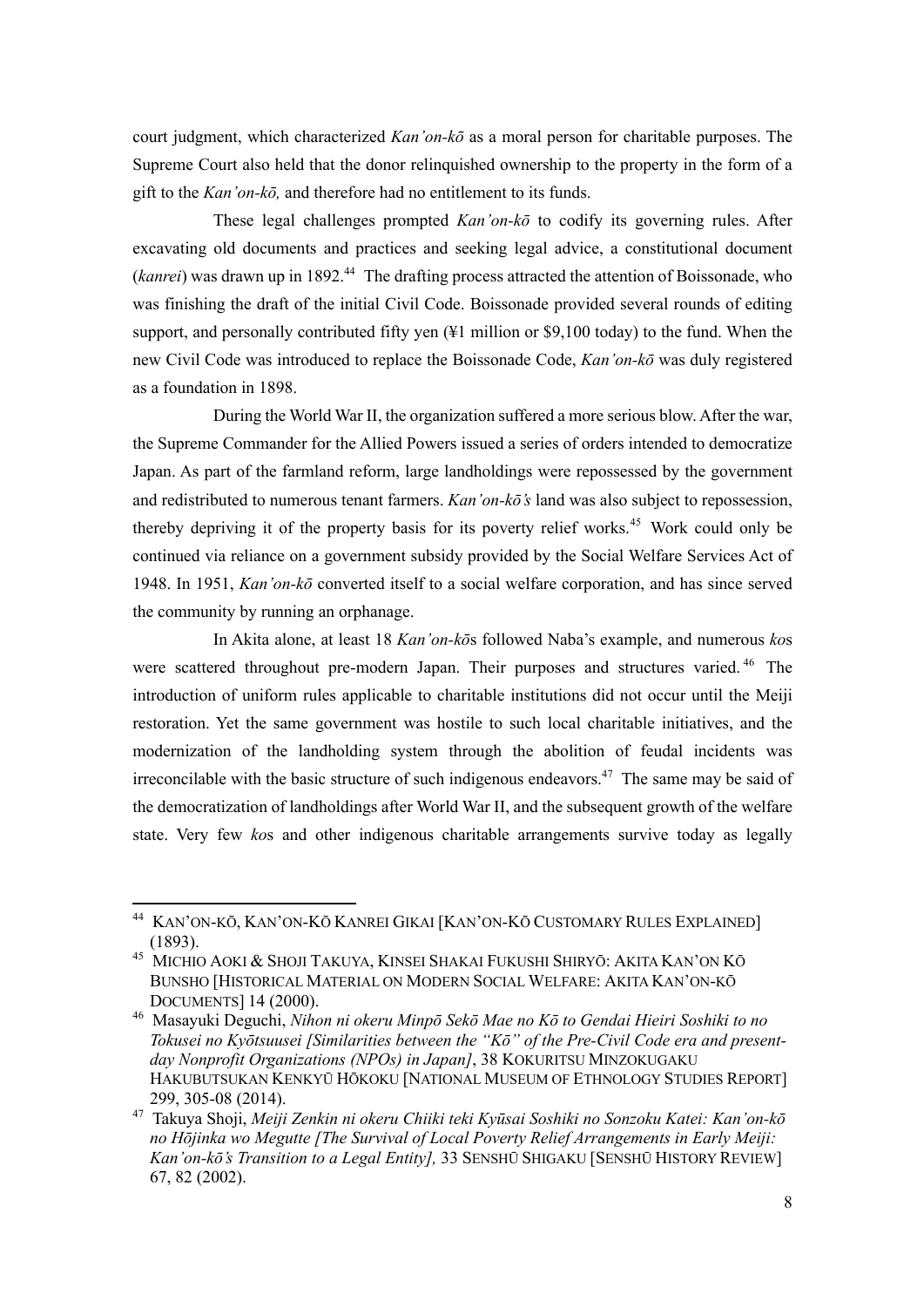#### C. Governance in the Nonprofit Sector

By the end of World War II, each public-interest corporation was subject to supervision by either one of the national governmental departments possessing jurisdiction over its activities or the governor of the prefecture within which it operated. The supervision was highly discretionary as the Japanese Civil Code did not contain specific standards to be applied by the government in reviewing application to the creation of public-interest corporation or by way of ongoing supervision.<sup>49</sup> By the early 1970s, it was a standard practice for those who wish to create a public-interest corporation to consult with government officials in advance of application and to adhere to any administrative guidance that was given.<sup>50</sup>

The Japanese court shied away from scrutinizing the government's determination of public-interest corporation status. In Adachi River-North Medical Association v. Governor of Tokyo (1988),<sup>51</sup> the Tokyo Metropolitan Government denied a petition submitted by a group of physicians to form a new local medical association as a public-interest foundation following their separation from the local Adachi Medical Association due to internal conflict. The lower court sided with the petitioners, asserting that the denial constituted an unlawful abuse of discretion, because no factual basis existed for the government's assumption that the establishment of rival medical associations could confuse and disrupt the provision of public health services. However, the Supreme Court reversed this judgment. Citing past instances in which the local government struggled to reconcile the feuding members of the Adachi Medical Association, the Court held that when a governmental decision has a certain factual foundation and is *prima facie* rational, absent exceptional circumstances, the decision does not constitute illegal excess or abuse of administrative discretion.

The supervising departments occasionally made genuine efforts towards enhancing internal governance when issuing permission for a new public-interest corporation. One such method was requiring the bifurcation of the board of directors to create a supervisory council called *hyogi-kai*. <sup>52</sup> Creation of this council was useful for foundations because they had no separate general meeting to which the final authority to monitor directors could be assigned. Such

<sup>48</sup> Deguchi, *supra* note 46, at 310.

<sup>&</sup>lt;sup>49</sup> Japanese Civil Code § 34 (repealed).

<sup>&</sup>lt;sup>50</sup> NIHON KŌEKI HŌJIN KYŌKAI [JAPAN ASSOCIATION OF CHARITABLE ORGANIZATIONS] (JACO), KŌEKI HŌJIN NO SETSURITSU, UN'EI, KANTOKU NO TEBIKI [A HANDBOOK FOR THE ESTABLISHMENT, MANAGEMENT, AND SUPERVISION OF PUBLIC INTEREST CORPORATIONS] 12-13 (editorial support by Sōmushō Daijin Kanbō Kanri Shitsu [Internal Affairs Minister's Secretarial Management Office], 6th ed. 2003).

<sup>51</sup> 1297 Hanji 29 (Supreme Court, July 14, 1988).

<sup>52</sup> TANAKA, *supra* note 10, at 16-18. This is similar to the German style of corporate governance. James J. Fishman, *The Development of Nonprofit Corporation Law and an Agenda for Reform,* 34 EMORY L.J. 617, 679-83 (1985).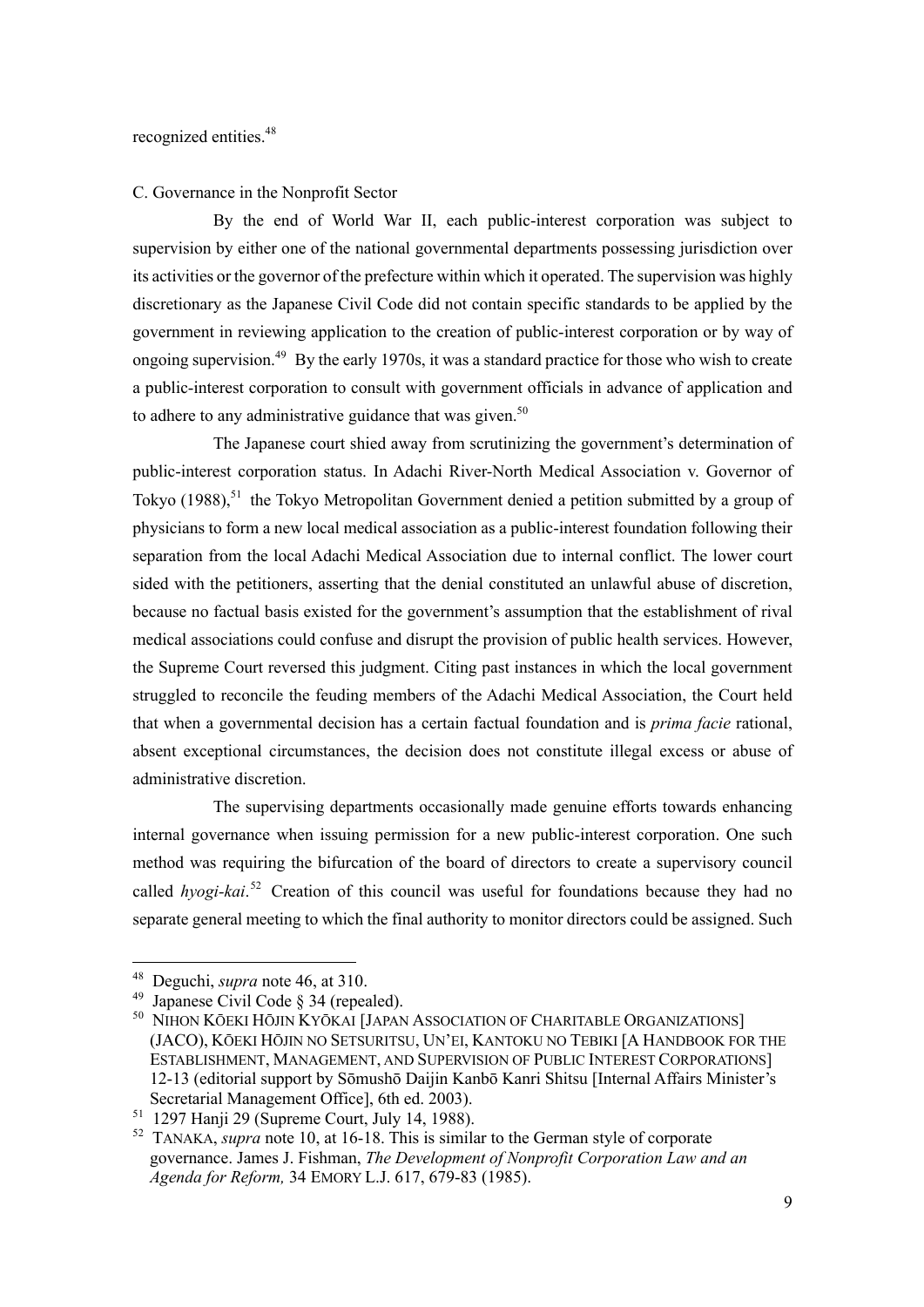a separate board was created by the founding document, and was typically given the power to nominate directors and approve fundamental changes to the foundation. The membership-based association did have a general meeting for members, which had the power to determine matters not exempted by the constitutional document, and to dissolve the association by a three-quarters majority.<sup>53</sup> Nonetheless, members had diverse and sometimes contradictory interests that were not always consistent with those of the general public. The disjunction between members' interest and that of the public remained unarticulated well into the 1990s, even in academic writings.<sup>54</sup>

In the 1960s and 1970s, a series of publicized scandals occurred that questioned the effectiveness of governmental supervision over public-interest corporations. One such instance involved the Postal and Transportation Association, a foundation created in 1955 with the Ministry of Posts and Telecommunication's permission.<sup>55</sup> Although its board was filled with prominent figures in politics and industry, including then Prime Minister Eisaku Sato, the foundation had long remained dormant. In 1967, Tokuji Kojima, its newly appointed director, proceeded to collect 450 million yen (\$1.3 million) from small business owners as advance payment for using the welfare facilities center he promised would be built by the Central Tourism Corporation, a for-profit corporation he led.<sup>56</sup> While Kojima took advantage of the trust that the name of the public foundation generated, his fellow directors and the regulator, the Ministry of Posts and Telecommunication, were apparently unaware of his general operations.<sup>57</sup> After Central Tourism went bankrupt in 1967, the Postal and Transportation Association's permission to operate was revoked, and Kojima and a fellow director were investigated for the criminal forgery of private and public documents. 58

Kojima was then involved in another publicized scandal implicating the National Association for the Traffic Safety of Children. This foundation was established in 1966 with the permission of the Prime Minister's Office and was supervised by the then ruling Liberal Democratic Party (LDP)'s vice secretary-general, Yuzo Matsuzawa. After becoming the foundation's Vice President, Kojima embezzled five million yen (\$13,900) using various tactics, including charging a donor for the cost of printing 100,000 copies of "Safety Booklet for Good

 $53$  Civil Code §§ 63, 69 (repealed).

<sup>54</sup> Nobuko Kawashima, *Governance of Nonprofit Organizations: Missing Chain of Accountability in Nonprofit Corporation Law in Japan and Arguments for Reform in the U.S.,*  24 UCLA PAC. BASIN L.J. 81, 103-105 (2006).

<sup>55</sup> *Chūō Kankō Aratana Kuroi Kiri [Central Tourism and New Dark Fog],* YOMIURI SHIMBUN (August 10, 1967).

<sup>56</sup> *Id.*

<sup>57</sup> *Kōeki Hōjin wo Arai Naose: Ninka Torikeshi Shobun mo [Thorough Investigation Needed for Public Interest Corporation: Possible Revocation of Permissions],* YOMIURI SHIMBUN (August 10, 1967).

<sup>58</sup> *Shushōin nado Gizō Mitomeru: Teishin Un'yu Kyōkai no Moto Riji [Forgery of Prime Minister's Seal Admitted: Former Director of Postal and Transportation Association],*  YOMIURI SHIMBUN (September 27, 1967).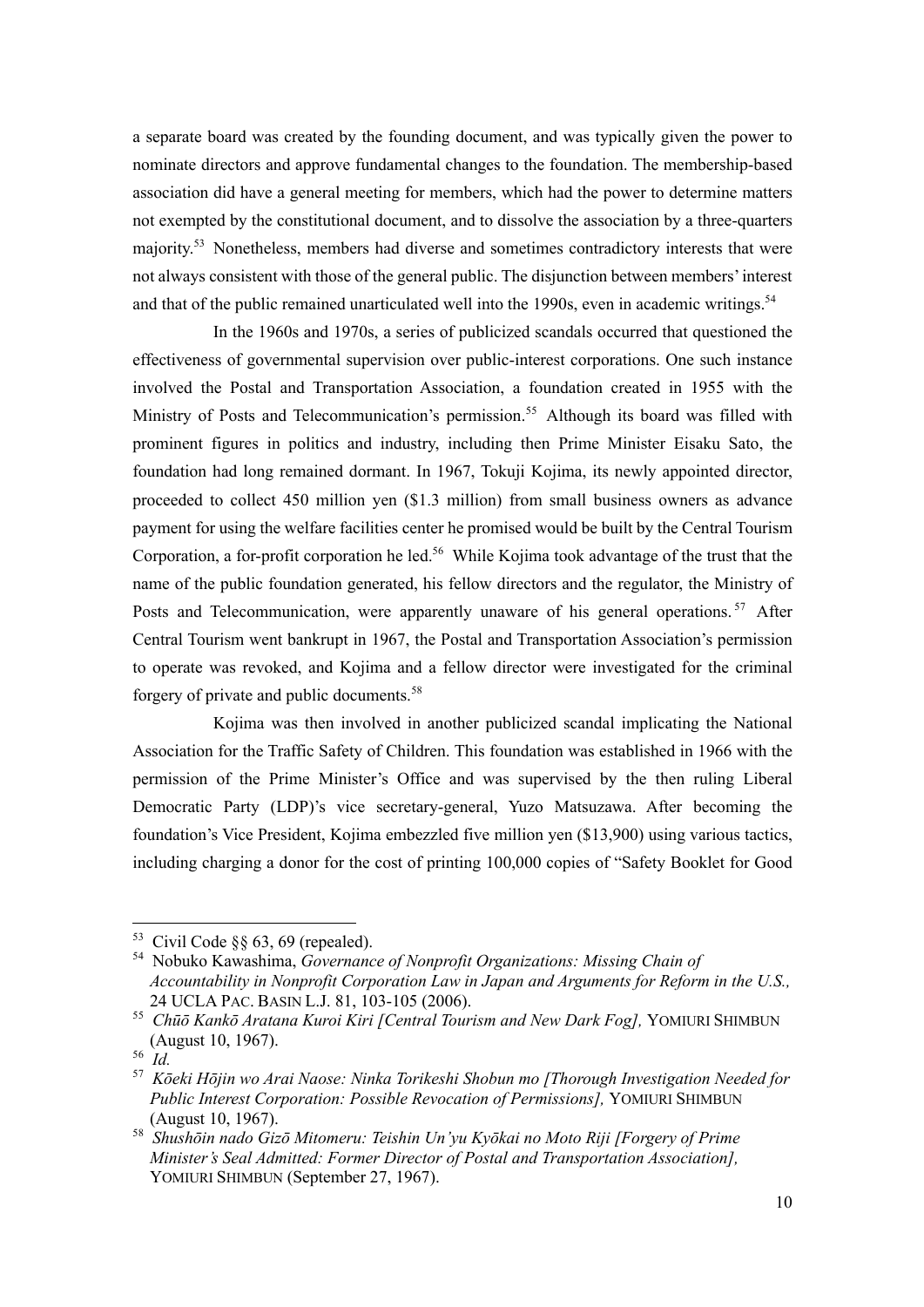Children" while only printing 30,000.<sup>59</sup> Kojima concealed this and other misconduct through offbook transactions. 60

These revelations were just the tip of the iceberg. In 1971, the Government conducted an inquiry into public-interest corporations, and found evidence of inappropriate management in 40% of the 106 entities randomly selected from 4,407 public-interest corporations.<sup>61</sup> Issues included the absence of operational records, excessive profit-making, the use of accumulated assets for staff and related persons' benefit, and offering directorships to supervising department officials.

Faced with criticism, governmental departments with jurisdiction over public-interest corporations created a standing committee in 1971 to coordinate their guidance and supervisory work.<sup>62</sup> The Civil Code was amended in 1979 to explicitly provide the supervising department with the power to issue supervisory orders and revoke permission upon a public-interest corporation's failure to comply.<sup>63</sup> In July 1986, the standing committee published a standard for the guidance and supervision of the administration of public-interest corporations. <sup>64</sup> These informal standards were updated in the 1980s and 1990s, and were formalized through the Cabinet Resolution in September 1996.<sup>65</sup> This guidance required organizations to adopt a more rigid organizational structure and accounting procedures. All public-interest corporations were asked to disclose their constitutional and financial documents via the internet, and those entities that provided services under government contract were required to disclose more extensive information on the government department's website.<sup>66</sup> The Cabinet Resolution exhorted publicinterest corporations to actively pursue the benefit of numerous unascertained individuals, and demonstrated the intention of eliminating entities that only pursue mutual benefit or provide welfare services for members of a certain group, such as industry associations.<sup>67</sup> Public-interest

<sup>59</sup> *Jidō Kōtsū Kyōryoku Kai: Kojima Fukukaichō wo Taiho [Children Traffic Safety Association: Vice President Kojima Arrested],* YOMIURI SHIMBUN (June 2, 1971).

<sup>60</sup> *Id.*

<sup>&</sup>lt;sup>61</sup> Administrative Management Agency's report submitted to the Cabinet Meeting on December 21, 1971, as reported in *Daidassen no Kōeki Hōjin: Datsu Mokuteki, Kane Mōke, Zentai no 40% mo to Gyōkan Happyō [Public Interest Corporation in Disarray: Lost Purposes and Money Making in over 40% of the PICs, Administrative Management Agency Says]*, YOMIURI SHIMBUN (December 21, 1971).

<sup>62</sup> Standing Committee the Supervision of Public Interest Corporations, *Agreement on Standards of Permission for Creation of Public Interest Corporations* (March 1972); *see* JACO, *supra* note 50, at 8.

<sup>&</sup>lt;sup>63</sup> Civil Code §§  $67(2)$ , 71 (as amended by the Law No. 68 of 1979).

<sup>&</sup>lt;sup>64</sup> Standing Committee for the Guidance and Supervision of Public Interest Corporations, *Standards of Guidance and Supervision for Public Interest Corporations* (1979).

<sup>65</sup> Cabinet Resolution, *Standards of Permission for Creation and Guidance and Supervision of Public Interest Corporations* (September 1996).

<sup>66</sup> Agreement among Cabinet Ministers Responsible for Guidance and Supervision of Public Interest Corporations, *Disclosure of Public Interest Corporation through the Internet* (August 2001).

<sup>67</sup> Cabinet Resolution, *supra* note 65, at para.1.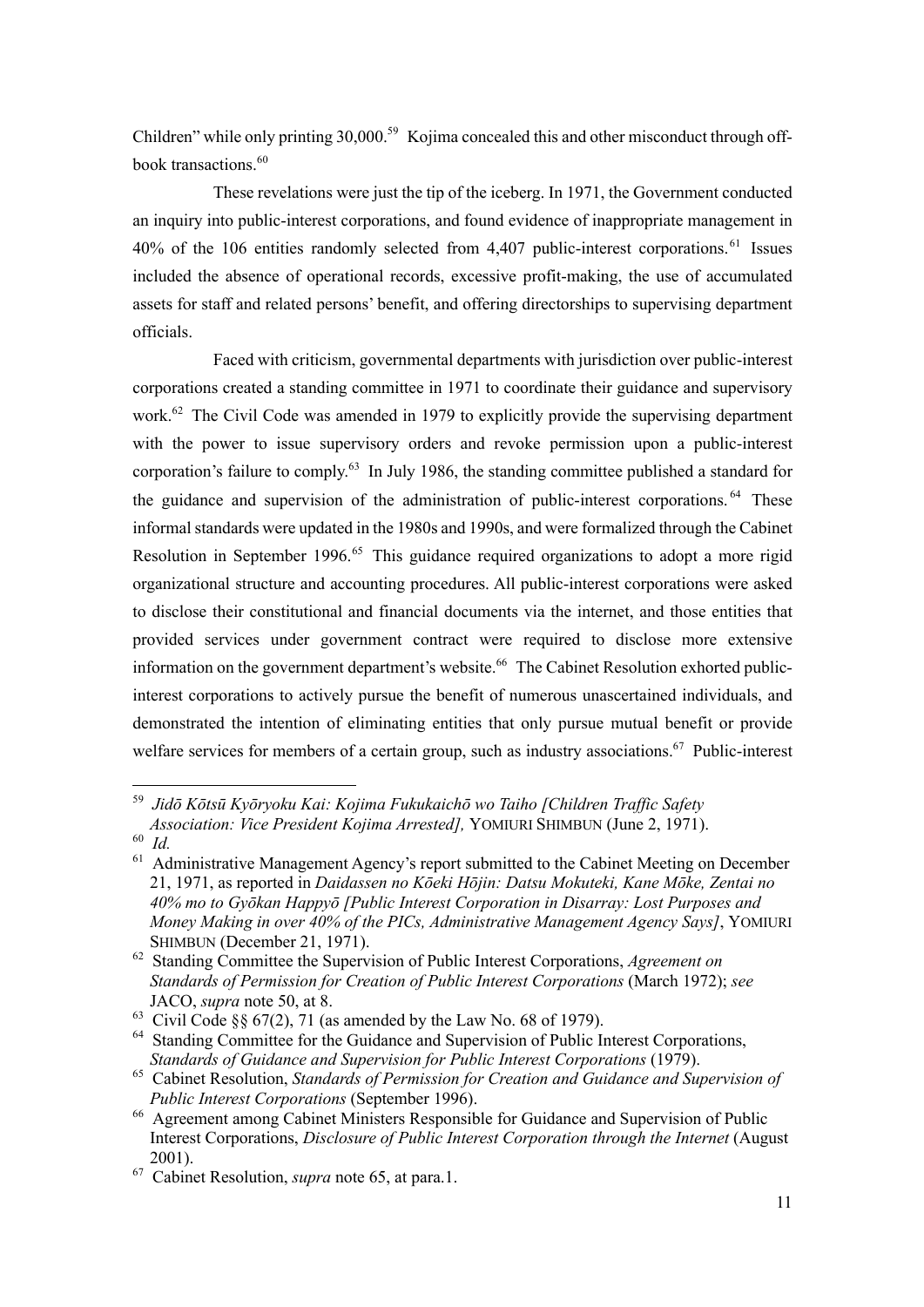corporations whose services overlapped and competed with those of for-profit corporations were required to broaden their scope of services or add new ones in the public interest; otherwise their permission to operate was revoked.<sup>68</sup> However, these tightened regulations ironically made it more difficult for newly formed nonprofits to receive permission for incorporation.

Despite these measures, issues persisted. A government inquiry in 1992 found that nearly 20% of a sample comprising 923 public-interest corporations showed evidence of improper administration of charity affairs or weakness in their governance structure.<sup>69</sup> For instance, one unnamed foundation made a profit of 583 million yen (\$3.9 million) in 1989 and accumulated almost 2 billion yen (\$13.3 million), but showed minimal expenditure towards any public interest.<sup>70</sup> Another foundation, whose ten directors and three auditors were also officials forprofit corporation, invested 43% of the foundation's endowment into the for-profit and its affiliates.<sup>71</sup> The report meticulously described and categorized the instances of abuse and mismanagement, while avoiding the identification of any entity or person by anonymizing their names. Nevertheless, these instances of underperformance and corruption fueled the momentum for reform.<sup>72</sup>

#### D. The Evolution of Public-Interest Trusts

The controversy over public-interest corporations led the philanthropists to seek an alternative model of charitable giving: public-interest trusts. Although the Trust Act of 1922 contained eight sections on public-interest trusts, trusts were used exclusively in commercial contexts, and no public-interest trusts had been created for over half a century.<sup>73</sup> In 1976, the government commissioned a comprehensive study of public-interest trusts. The Japan Association of Charitable Organization (JACO) submitted a report, which supported the Japan Business Federation (*Keidanren*) in advocating the use of trusts for philanthropic activities.<sup>74</sup> The first two public-interest trusts in modern Japanese history were created in 1977.

As the 1922 Trust Act was silent on regulatory matters, public-interest trusts were assigned to individual governmental departments for oversight. Of the first two public-interest trusts created in 1977, one was assigned to the Ministry of Foreign Affairs and the other to the Ministry of Infrastructure (now the Ministry of Land, Infrastructure, Transport, and Tourism).

<sup>68</sup> *Id.* at para. 2(2).

<sup>69</sup> Ministry of Internal Affairs Administrative Inspection Bureau, *The Present Status and Issues of Public Interest Corporations: Observation from Ministry of Internal Affairs' Audit Result,*  13 (1992).

<sup>70</sup> *Id.* at 15.

<sup>71</sup> *Id.* at 35.

<sup>72</sup> Hiroyasu Nakata, *Kōeki Hōjin, Chōkan Hōjin, NGO [Public Interest Corporations, Intermediate Corporations, and NGOs],* 1126 JURIST 53, 56 (1998).

<sup>73</sup> Shintaku Hō [Trust Act], Law No. 62 of 1922, §§ 66-73.

<sup>74</sup> Tatsuo Ohta, *Charitable Trust in Japan: An Article submitted to "Charitable Trust Session" at China Charity Fair in Shenzhen, China,* 3-4 (September 19, 2015).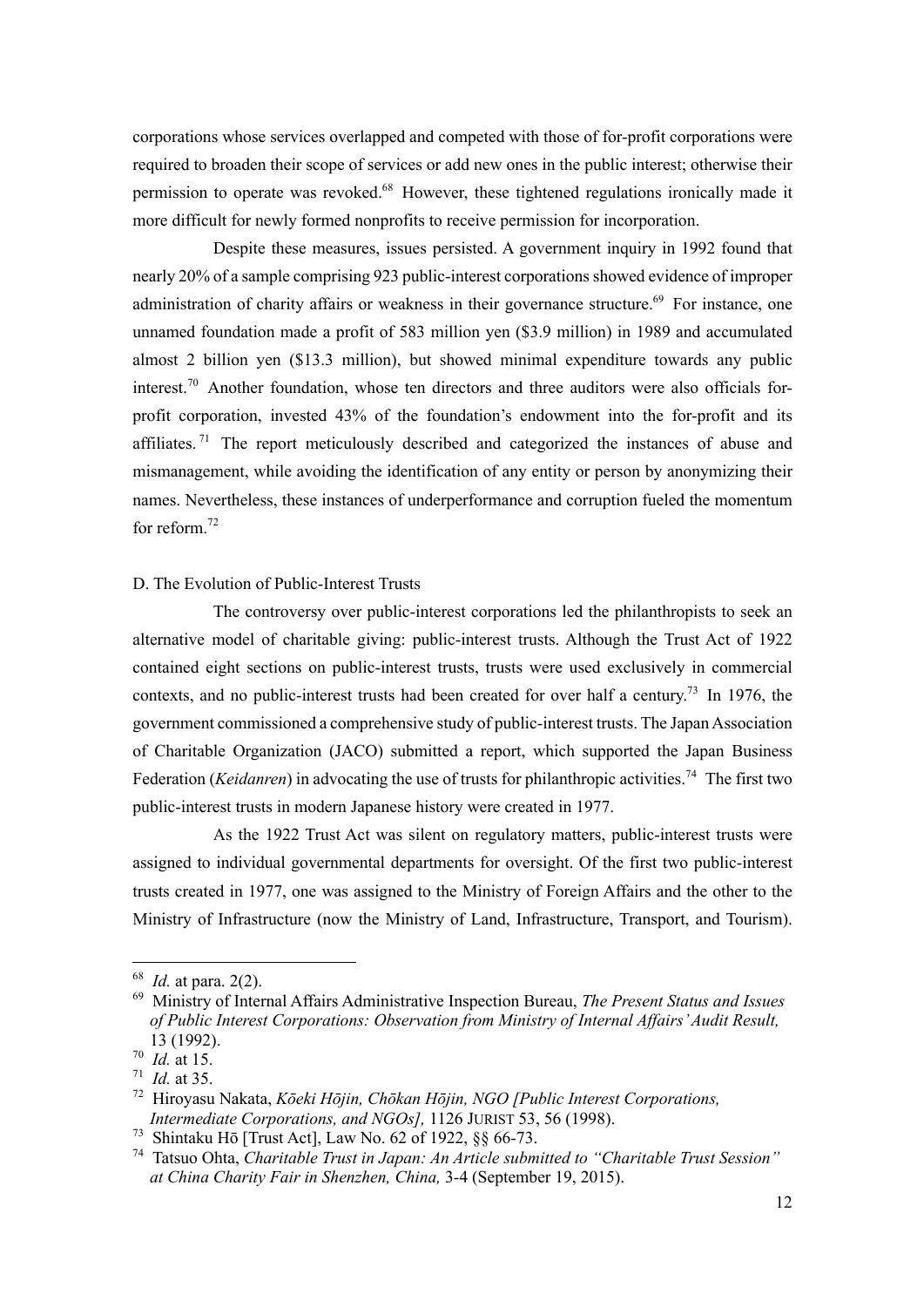Guidance similar to that provided for public-interest corporations was published in 1994, which in practice limited the scope of public-interest trusts to grant-making and providing scholarships.<sup>75</sup> Trusteeship for virtually all public-interest trusts was undertaken by trust banks.

Since 1977, the number of public-interest trusts has steadily increased. By 1990, 304 public-interest trusts were created to hold 20.9 billion yen (\$140 million), and the total assets peaked in 2001 at 73.7 billion yen (\$615 million), held by 566 public-interest trusts. <sup>76</sup> While the scale of trust assets pales when compared with the 13.6 trillion yen (\$124 billion) held by 9,371 public-interest corporations, it is noteworthy that no alleged or proven case of misused publicinterest trust has emerged even in the 1980s and 1990s, when public-interest corporations were under incessant criticism and scrutiny. Unlike managers of public interest corporations, the trust banks are under the regulatory oversight by the financial authorities. The limited purposes served by the public-interest trusts also made it relatively easy to maintain transparency in operation and management of the funds.

## II. Reform Movements in 2000s and 2010s

Toward the end of twentieth century, criticism against mismanagement of the publicinterest corporation and overbearing government oversight led to a series of reform in nonprofit law. A legislation was introduced in 1998 to allow a new form of nonprofit organization; the Civil Code provisions governing public-interest corporation were replaced by a new set of legislation in 2006; and as of 2020, a new public interest trust legislation is being proposed. These changes represent a major shift of emphasis from external governance through government regulation to internal governance that rely on fiduciary principles and transparency.

#### A. Background Shifts

In 1990, the Japanese economic bubble burst. Political instability came alongside the economic downturn as the LDP lost its almost 40-year-long parliamentary majority in 1993. In 1994, Tomiichi Murayama became the first Socialist Prime Minister in 47 years, but his was just the first of several short-lived coalition governments that jostled for control for the remainder of the century. However, the last decade of the 1990s was a springboard for the comprehensive reform of the Japanese charity sector.<sup>77</sup> In 1995, a disastrous earthquake hit the Hanshin-Awaji

<sup>75</sup> Standing Committee on Guidance and Supervision of Public Interest Corporations, *Standard for Permission to Undertake Public Interest Trusts* (September 1994).

<sup>76</sup> Shintaku Kyōkai [Trust Companies Association of Japan], *Kōeki Shintaku no Jutaku Jōkyō 2019 Nen 3 Gatsu Genzai [The Status of Charitable Trust Business as of March, 2019]*, 279 SHINTAKU [TRUSTS] 88, 89(2019).

<sup>77</sup> Masayuki Deguchi, *The Distinction between Institutionalized and Noninstitutionalized NPOs: New Policy Initiatives and Nonprofit Organizations in Japan, in* THIRD SECTOR POLICY AT THE CROSSROADS: AN INTERNATIONAL NON-PROFIT ANALYSIS 153, 158-63 (Helmut K. Anheier & Jeremy Kendall eds., 2001).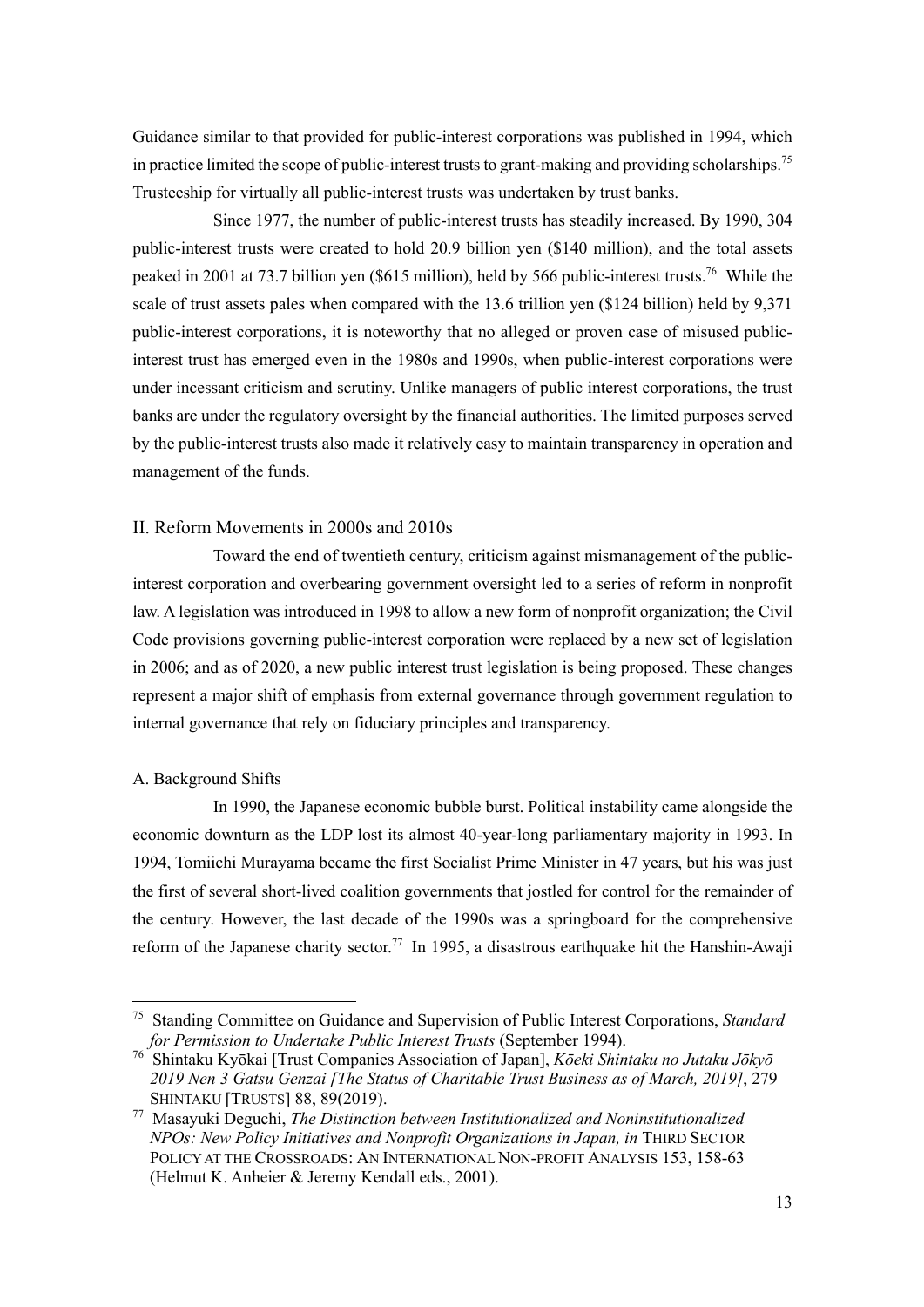area. The earthquake triggered broad civic participation in volunteer works and charitable activities. Various grass-root organizations emerged and demanded the recognition of their status as legal entities to facilitate volunteer works. The non-LDP administration was more receptive to the public demand for the reform of public-interest corporations.

In 2000, a scandal erupted at a public-interest corporation called KSD, which was founded by a former Labor Ministry bureaucrat, Tadao Koseki, with the permission of the Tokyo Metropolitan Government to provide mutual insurance and welfare services for small businesses. In actuality, he hired other retired bureaucrats from the Labor Ministry, paid politicians lavishly for political and bureaucratic advantage, and embezzled massive amounts of money for himself. The courts eventually convicted him and other involved parties on criminal charges.<sup>78</sup> By the 2000s, the administrative reform had attracted national attention calling for a reorganization of the manner in which government works were delegated and subsidies were distributed through non-governmental organizations. The revision of Civil Code provisions on public-interest corporations thus became a major reform agenda.<sup>79</sup>

The criticism of the governmental supervision of public-interest corporations was complex. On the one hand, regulators were criticized for being too lax. Once public-interest corporations were recognized as such via government permission, many perpetuated abuse and mismanagement beneath the supervisory radar. Government officials operated under conflicts of interest, because upon retirement they were often offered director seats from the public-interest corporations they regulated and received hefty compensation in return. On the other hand, regulators were criticized for being overly restrictive. Faced with mounting criticism, regulators allowed incorporation only when a proposed entity possessed sufficient funds and had a managerial structure in place. Meanwhile, the Civil Code granted no entity status for organizations that operated as nonprofits but were non-charitable in nature. This prevented startup or grassroots voluntary organizations from incorporating themselves. $80$ 

In 1996, the Civic Activities Promotion Bill was introduced in the legislature as a Parliamentary member's bill (*giin rippo*), in a rare deviation from the standard practice

where the government introduces a bill. $81$  In 1998, it ultimately became law as the Specified Nonprofit Activities Promotion Act.<sup>82</sup> The law is intended to enable citizens' groups to

<sup>78</sup> 1832 HANREI JIHŌ 39 (Tokyo D.Ct. May 20, 2003), *aff'd,* 62 SAIHAN KEISHŪ 507 (Tokyo High Ct. Dec. 19, 2005), *aff'd,* 1457 HANREI JIHŌ 6 (S. Ct. Mar. 27, 2008).

<sup>79</sup> Cabinet Resolution, *The Comprehensive Reform of Public Interest Corporation Legislation*  (March 2002); Cabinet Resolution, *The Principles of Administrative Reform* (December 2004).

<sup>80</sup> Hiroyasu Nakata, *Outline of the General Association and Foundation Corporation Legislation,* 1328 JURIST 2 (2007); AKIRA MORIIZUMI, STUDIES IN PUBLIC INTEREST CORPORATION 6-8 (1977).

<sup>81</sup> Deguchi, *supra* note 77, at 162-63.

<sup>82</sup> Tokutei Hieiri Katsudō Sokushin Hō [Specified Nonprofit Activities Promotion Act], Law No. 7 of 1998 [hereinafter NPO Corporation Act].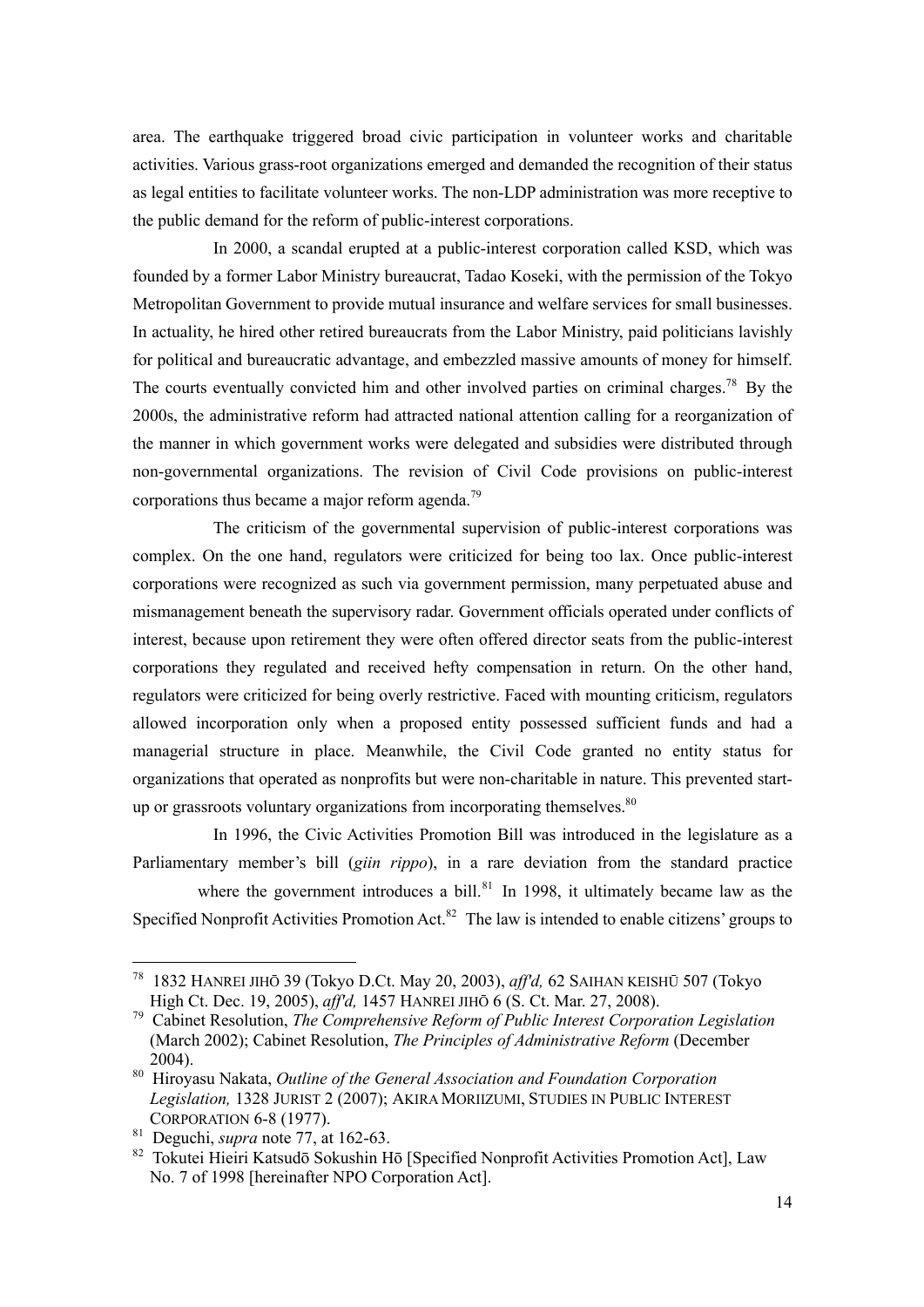obtain a legal personality without discretionary intervention from the government. Thus, a specified nonprofit corporation, commonly known as an *NPO Hōjin* (NPO [nonprofit organization] corporation), can be established by filing the requisite papers with the relevant government office,<sup>83</sup> and the government must approve the application if the papers satisfy the prescribed requirements.<sup>84</sup> Although the 1998 Act contained very limited provisions on directors' fiduciary duties, tax legislation was introduced in 2001 that allowed tax-deductible donations to a NPO corporation that maintains proper governance and contributes to the public interest.<sup>85</sup> Mirroring the American test of public support, such corporations must have a geographically broad funding base or service area, cannot provide more than half of their services to members or other specified groups, and must receive at least one-third of their revenue through donations.<sup>86</sup>

#### B. The Nonprofit Reform in 2006

In 2006, the reform momentum of the 1990s culminated in a comprehensive overhaul of public-interest corporation law when three sets of legislation were passed to replace the previous Civil Code provisions.<sup>87</sup> The statute divides nonprofit corporations into two categories: general and public-interest corporations. General corporations can be created simply by filing with the local registration office without government permission.<sup>88</sup> If the general corporation pursues one or more of the statutorily enumerated public interests and receives authorization from the newly created Public-Interest Commission (*Koueki Nintei-tō Iinkai*), it becomes a publicinterest corporation and enjoys certain tax benefits. <sup>89</sup> Modeled after the Charity Commission in England and Wales,<sup>90</sup> the Commission comprises seven commissioners from outside of the government with the mandate to act independently from the administrative body. The Commission administers the standard for permission and operational requirements that were

<sup>83</sup> NPO Corporation Act § 10.

<sup>84</sup> *Id.* § 12.

<sup>85</sup> NPO Corporation Act § 44; Sozei Tokubetsu Sochi Hō [Tax Special Measures Act], Law No. 26 of 1957, § 41-18-2 (as inserted by Law No. 7 of 2001). The requirement for tax privileges was relaxed through successive amendment to tax legislation in 2003, 2005, 2006, 2008, and 2011.

<sup>&</sup>lt;sup>86</sup> NPO Corporation Act  $\S$  45(i).

<sup>87</sup> Ippan Shadan Hōjin oyobi Ippan Zaidan Hōjin ni Kansuru Hōritsu [General Association and General Foundation Act], Law No. 48 of 2006 [hereinafter, General Corporation Act; Public Interest Corporation Authorization Act; Ippan Shadan Hōjin oyobi Ippan Zaidan Hōjin ni Kansuru Hōritsu oyobi Kōekishadan Hōjin oyobi Kōeki Zaidan Hōjin no Nintei tō ni Kansuru Hōritsuno Sekō ni Tomonau Kankei Hōritsu no Seibini Kansuru Hōritsu [General Corporation Act and Authorization Act Implementation Act], Law No. 50 of 2006 (hereinafter Implementation Act).

<sup>88</sup> General Corporation Act § 22.

<sup>89</sup> Public Interest Corporation Authorization Act §§ 4-10.

<sup>&</sup>lt;sup>90</sup> In England, the Charity Commission was established in 1853. Charitable Trust Act 1853, 16 & 17 Vict. c. 137.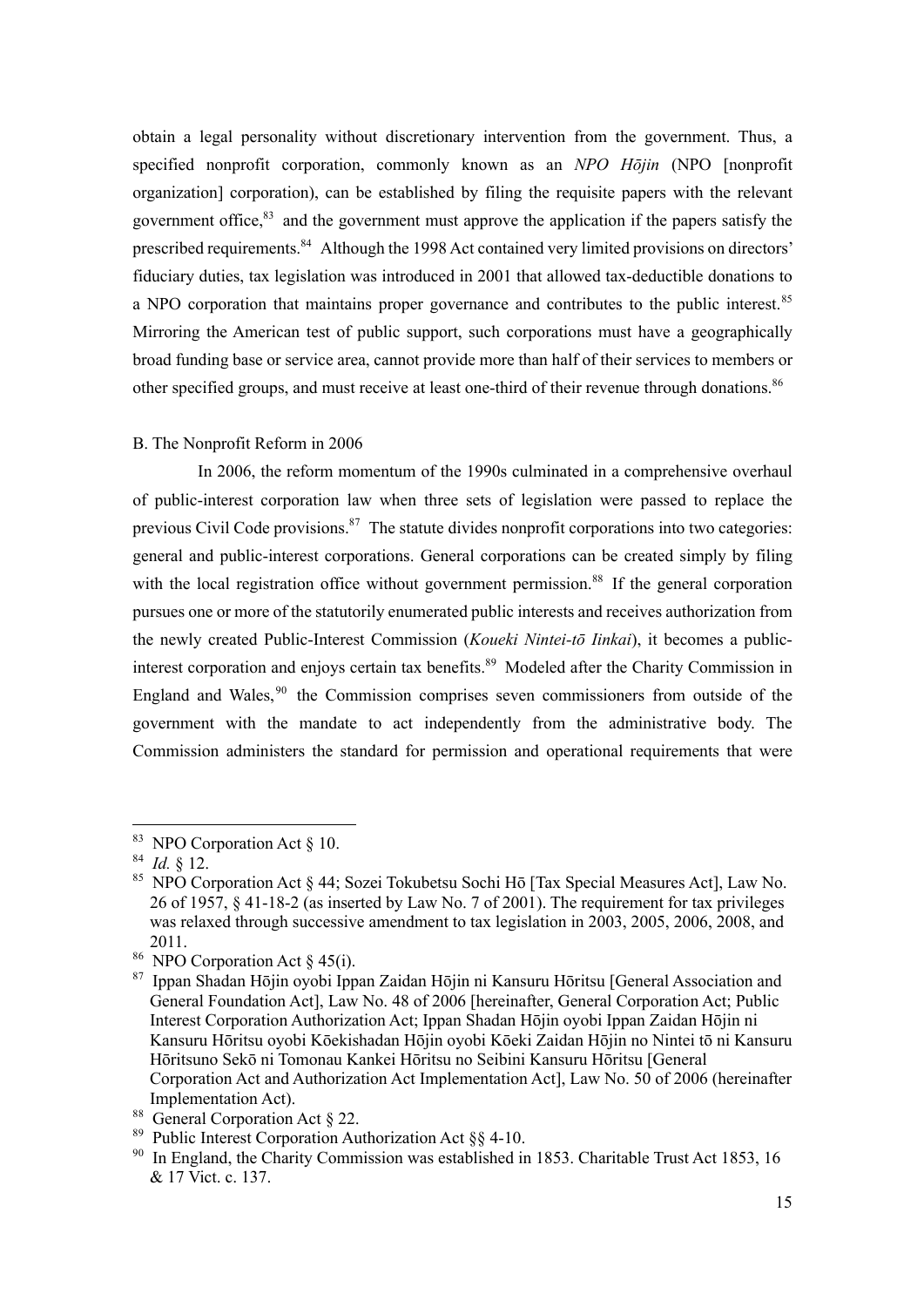reformulated and incorporated in the 2006 Public Interest Corporation Authorization Act.<sup>91</sup>

A general corporation can take the form of either an association or a foundation. Although general corporations cannot distribute profits, the range of activities in which they may engage is unlimited. This created the possibility for the incorporation of business interest organizations and mutual benefit groups. A set of governance mechanisms parallel to those used by for-profit corporations was introduced for both general and public-interest corporations. For associations, the general meeting of the members ultimately has the power to determine all matters relating to the corporation,<sup>92</sup> and appoints directors and auditors who it can remove through a resolution.<sup>93</sup> Foundations must have at least three councilors, who collectively have the power to select and dismiss directors and auditors, approve accounting documents, and determine other organizational matters.<sup>94</sup> This board of councilors is now required by statute, and is no longer an informal practice encouraged by administrative guidance. The directors' duties entailing loyalty and non-competition are now also prescribed in the statute.<sup>95</sup> The statute further clarifies that directors, auditors, and foundation councilors are agents of the corporation, which means that they each owe to the corporation the duty of care of faithful managers.<sup>96</sup>

A general corporation can apply to become a public-interest corporation if it engages in activities relating to scholarship, art, charity, or other public interests for the benefit of unascertainable beneficiaries.  $97$  The corporation must also demonstrate that it possesses the requisite accounting base and technical capability; does not provide special interests to its members, officials, or employees and their related persons; and no single director and his spouse or relatives comprise more than a third of the board.<sup>98</sup> Three financial constraints are imposed. First, if a corporation raises revenue from public-interest activities, the revenue cannot exceed the expenses covering the proper costs for such services.<sup>99</sup> Second, the expenditure for public-

<sup>&</sup>lt;sup>91</sup> Public Interest Corporation Authorization Act  $\S$  4-26. The Public Interest Commission has also published a detailed guidance and associated Q&As. Koueki Nintei-tō Iinkai [Public Interest Commission], *Koueki Nintei-tō ni Kansuru Un'yō ni Tsuite (Koueki Nintei-tō Gaidorain) [On the Application of Public Interest Standard etc. (Public Interest Standard etc. Guideline)]* (April 2008, last updated March 2019); Koueki Nintei-tō Iinkai [Public Interest Commission], *Koueki Nintei Hōjin Seido-tō ni Kansuru Yoku Aru Shitsumon (FAQ) [Frequent Questions and Answers (FAW) on the Public Interest Corporation System]* (March 2020).

<sup>92</sup> General Corporation Act § 35.

<sup>93</sup> *Id.* §§ 63, 70.

<sup>94</sup> *Id.* §§ 173, 176, 177.

<sup>&</sup>lt;sup>95</sup> General Corporation Act §§ 83, 84, 197.

<sup>96</sup> *Id.* §§ 64, 172, applying *mutatis mutandis* the Civil Code provisions on mandate contracts. For discussion of civil law mandates and their implication on Japanese law, *see supra* notes 14-16 and accompanying text, as well as references cited therein.

<sup>&</sup>lt;sup>97</sup> Public Interest Corporation Authorization Act §§ 2(iv), 5(i). The appendix to the Act lists 23 activities that are deemed to contribute to the public interests.

<sup>&</sup>lt;sup>98</sup> These requirements are listed at Public Interest Corporation Authorization Act  $\S 5$  (ii)-(xviii).

<sup>99</sup> *Id.* § 14.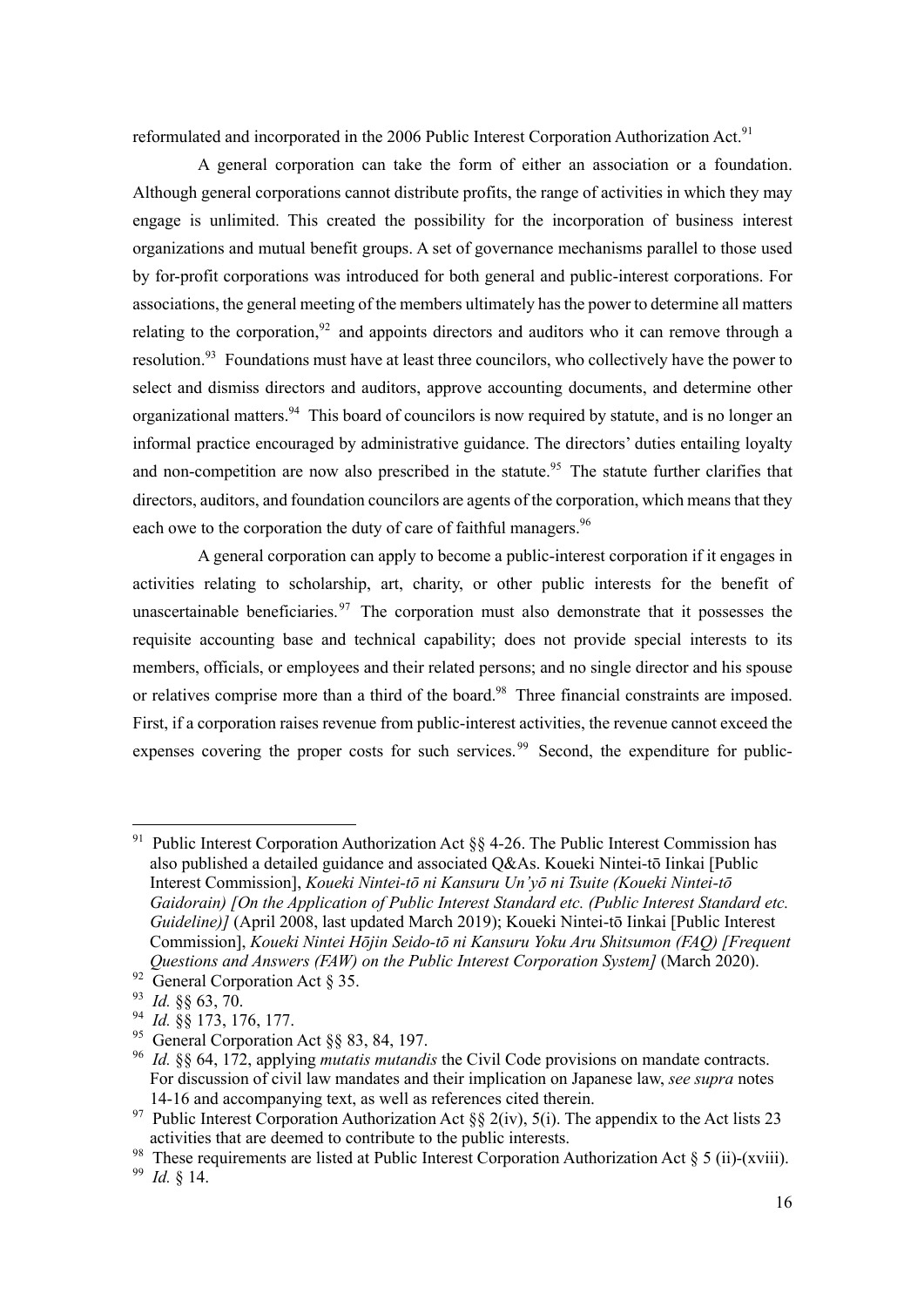interest services must comprise at least 50% of the total.<sup>100</sup> Third, the value of unused assets cannot exceed the projected expenditure for the public-interest activities for the following year.<sup>101</sup> These statutory requirements are intended as a departure from the discretionary supervision of governmental departments, although the Authorization Act delegated the definition of many key concepts and procedural requirements to the administrative regulation issued by the Cabinet Office. 102

#### C. The Reform of Public-Interest Trusts

As of 2020, the reform of the public-interest trust was underway.<sup>103</sup> In 2018, the Legislative Council published a General Outline for the proposed reform, laying the groundwork for the bill's presentation to Parliament.<sup>104</sup>

The General Outline proposes the broadening of trustee bases by enabling ordinary individuals or corporations to serve as trustees.<sup>105</sup> This was controversial, as it signaled a shift from the previous practice where the trusteeship was almost invariably undertaken by trust banks. The debate also reflected a lingering concern regarding the abuse of public-interest entities. This concern has been further augmented because the General Outline proposes using public-interest trusts for more extensive works compared to the prior parameters for use, which were limited to the distribution of grants or scholarships.<sup>106</sup>

The General Outline makes various proposals towards enhancing accountability in trust management.<sup>107</sup> One such proposal consists of the introduction of a trust supervisor (*shintaku-kanrinin*) as a mandatory oversight mechanism. <sup>108</sup> To ensure independence, the supervisor cannot be related to the trustees, the settlors, or their family or employees.<sup>109</sup>

<sup>100</sup> *Id.* § 15.

<sup>101</sup> *Id.* § 16.

<sup>102</sup> *Kōeki Shadan Hōjin oyobi Kōeki Zaidan Hōjin no Nintei-tō ni Kansuru Hōritsu Sekou Kisoku [Order Implementing the Public Interest Corporation Authorization Act],* Cabinet Office Order No. 68 of 2007.

<sup>103</sup> Yuichiro Nakatsuji, *Kōeki Shintaku Hō no Minaoshi ni Kansuru Chūkan Shian no Gaiyō [Outline of the Interim Proposal on the Revision of the Charitable Trust Act]*, 273 SHINTAKU [TRUST] 152 (2018).

<sup>104</sup> HŌMUSHŌ HOUSEI SHINSAKAI [MINISTRY OF JUSTICE LEGISLATIVE COUNCIL], KŌEKI SHINTAKU HŌ NO MINAOSHI NI KANSURU CHŪKAN SHIAN [GENERAL OUTLINE FOR THE REVISION OF PUBLIC INTEREST TRUST ACT] (December 18, 2018) [hereinafter GENERAL OUTLINE].

<sup>&</sup>lt;sup>105</sup> GENERAL OUTLINE  $\S$  4, at 3-4.

<sup>106</sup> *Id.* at § 9.

<sup>&</sup>lt;sup>107</sup> *Id.* at § 5 (trust supervisor), §§ 7, 8 (administrative authorization), § 11 (disclosure).

<sup>&</sup>lt;sup>108</sup> GENERAL OUTLINE § 5, at 5-6. The enforcer had been introduced for private trusts in 2006. Trust Act §§ 258(4); 123-130.

 $109$  *Id.* § 5-2(2).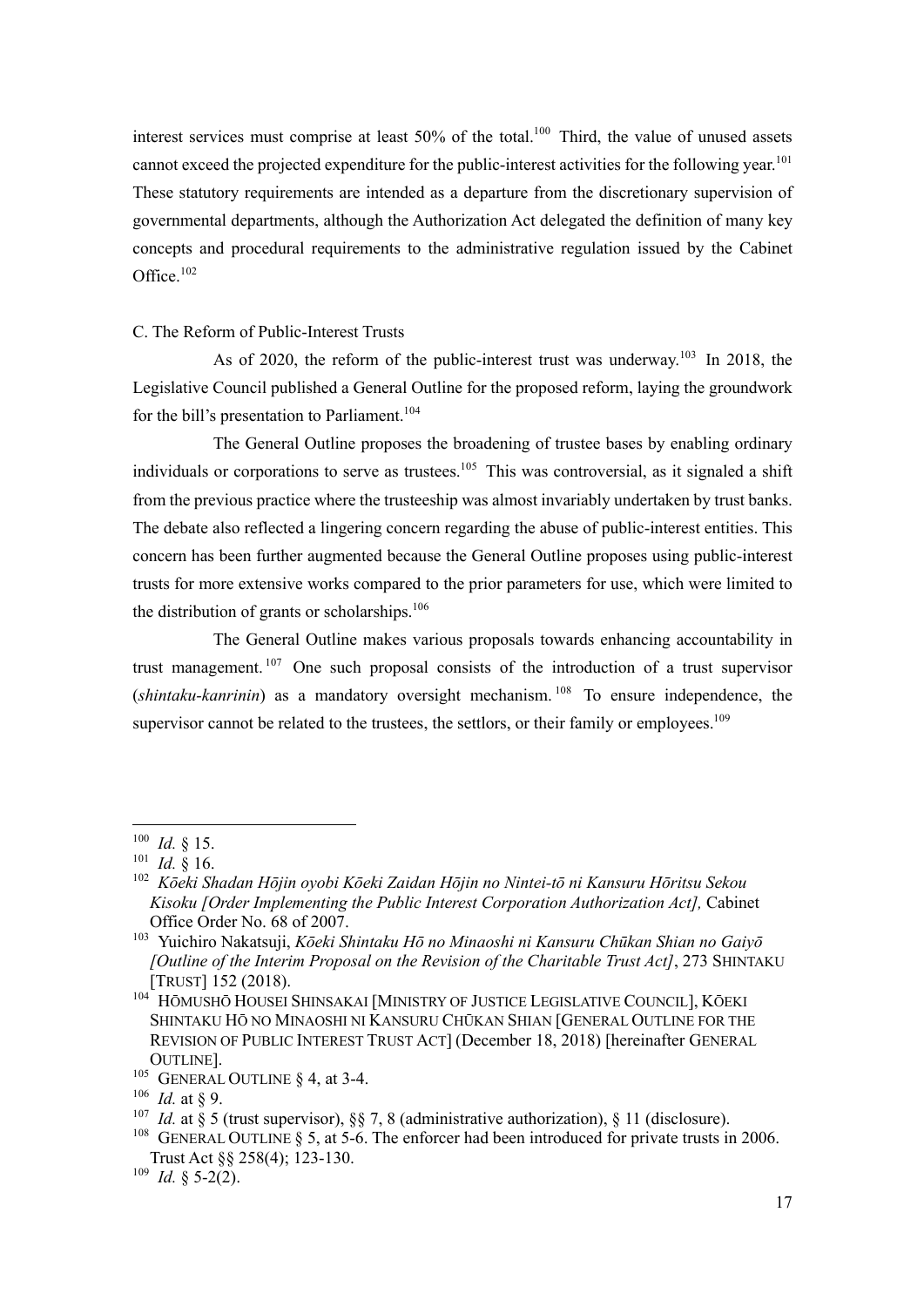## III. Assessing Nonprofit Reform in Japan

The reform of nonprofit law put greater emphasis on internal governance through fiduciary principles and transparency. The reform was not without challenge and this section will use available empirical evidence to assess the reform's achievements and consider any remaining issues that pose ongoing challenges.

## A. Transition to the New Public-Interest Regime

After the 2006 reform was implemented in 2008, public-interest corporations formed under the former Civil Code provisions were given five years to either register as general corporations or apply for re-authorization as public-interest corporations. Of the 24,317 publicinterest corporations at the beginning of the transition period, nearly half (11,679) opted for a status as a general corporation, and little more than a third (9,050) completed the transition to new public-interest corporations.<sup>110</sup> Of the remaining entities, 3,588 dissolved themselves or merged with other entities, and 426 simply disappeared, along with assets worth at least 9.92 billion yen  $($90 \text{ million})$ .<sup>111</sup>

As of December 2018, 9,561 public-interest corporations existed in Japan, with assets totaling 14.9 trillion yen  $(\$135 \text{ billion})$ .<sup>112</sup> During 2018, they received 281 billion yen  $(\$2.6$ billion) in donations, raised 3.3 trillion yen (\$30.0 billion) from service provision, and spent 4.7 trillion yen  $(\$42.7$  billion) for public-interest services.<sup>113</sup>

According to an international survey published in 2016, the total amount of individual charitable giving in Japan was estimated at 7.0 billion dollars, compared to 258.5 billion dollars in the U.S., 17.4 billion dollars in the U.K., and 6.9 billion dollars in South Korea.<sup>114</sup> When compared to the GDP, the Japanese figure is 0.12%, which is much lower than those of the U.S. (1.44%), the U.K. (0.54%), and South Korea (0.50%). However, it should be noted that the Continental European jurisdictions tend to have lower figures, as demonstrated by Germany  $(0.17\%)$  and France  $(0.11\%)$ .<sup>115</sup>

Against these figures, the reform of nonprofit legislation can be assessed.

<sup>110</sup> Takako Amamiya, *Kōeki Hōjin Seido Kaikaku no Genjō to Kongo no Kadai [The Present State and Future Prospects of the Public Interest Corporation Reform], in* SHIMIN SHAKAI SEKUTĀ NO KANŌSEI: 110 NENBURI NO DAIKAIKAKU NO SEIKA TO KADAI [THE POTENTIALS OF THE CIVIL SOCIETY SECTOR: ACHIEVEMENTS AND REMAINING ISSUES OF THE MAJOR REFORM IN 110 YEARS] 17, 22 (Masahiro Okamoto ed., 2015).

<sup>111</sup> NHK KURŌZU APPU GENDAI SHUZAI HAN [NHK CLOSE-UP MODERN TIMES INVESTIGATIVE TEAM], KŌEKI HŌJIN KAIKAKU NO FUKAI YAMI [THE DEEP DARKNESS OF THE PUBLIC INTEREST CORPORATION REFORM] 38 (2014).

<sup>112</sup> Naikakufu [Cabinet Office], *Heisei 30 Nen Kōeki Hōjin no Gaikyō oyobi Kōeki Nintei tō Iinkai no Katsudō Hōkoku [The Overview of Public Interest Corporations and the Annual Report of the Public Interest Commission for the Fiscal Year 2018],* 3, 24 (December, 2019). <sup>113</sup> *Id.* at 27, 29.

<sup>&</sup>lt;sup>114</sup> CHARITIES AID FOUNDATION, GROSS DOMESTIC PHILANTHROPY 12 (January 2016). <sup>115</sup> *Id.*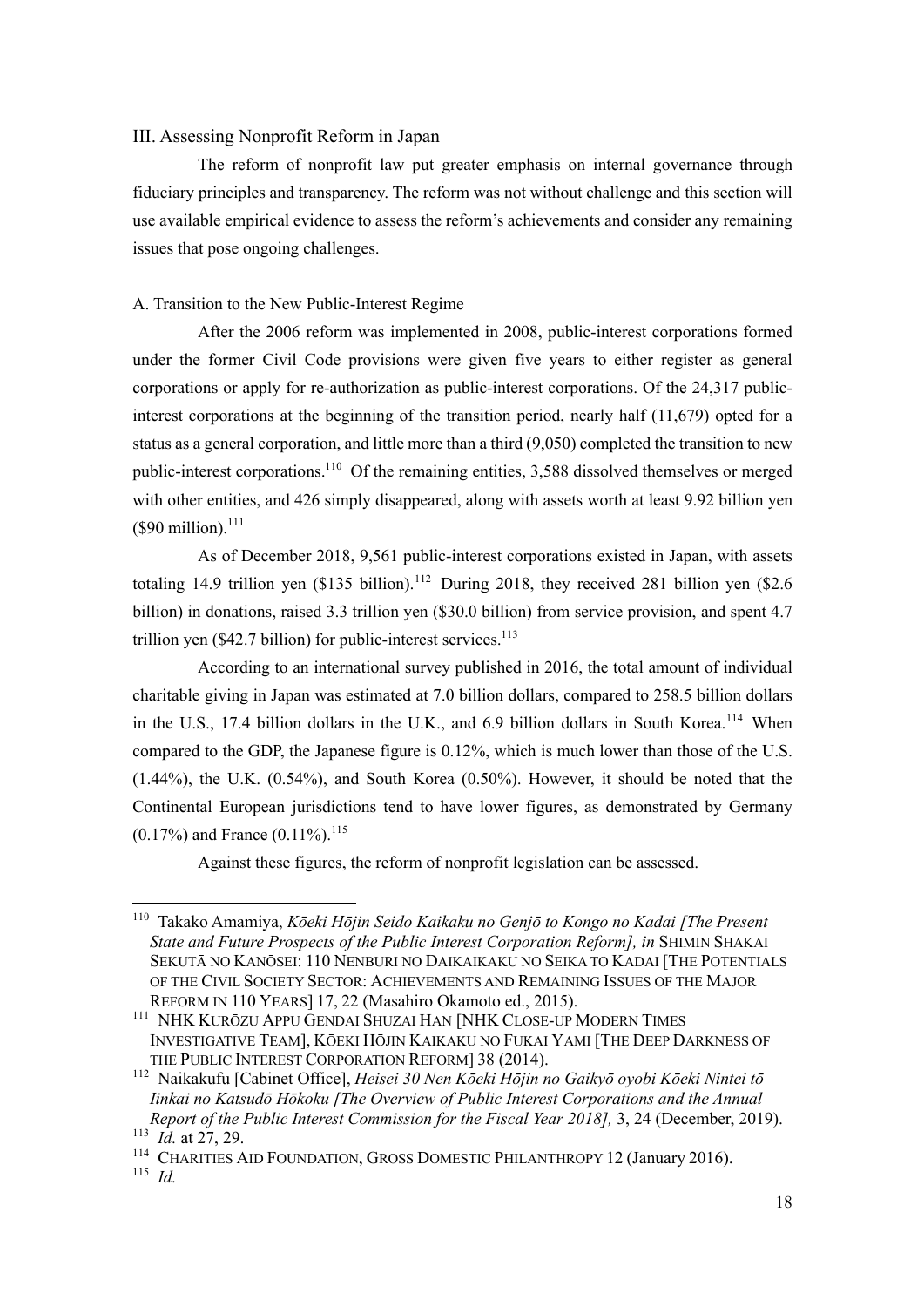#### B. The Public-Interest Commission

The Public-Interest Commission has been positively received by the general public as the overseer of public-interest corporations. The Commission administers the statutory standard for authorizing public-interest corporations, thereby replacing the prior administrative guidance. The publication of their decisions and the underlying reasoning contributes to the regulatory process's transparency.<sup>116</sup> This English Charity Commission model of supervision will likely be extended to public-interest trusts.<sup>117</sup>

While the Commission reports to the Cabinet Office, the seven commissioners are selected from outside of the government ministries and are appointed by the Prime Minister with the approval of both Houses of Parliament.<sup>118</sup> Each commissioner is guaranteed a three-year term, and is under the statutory obligation to exercise his or her duty independently.<sup>119</sup> Nevertheless, some critics have voiced concern.<sup>120</sup> The administrative staff serving the Commission are officials of the Cabinet Office, who came from various governmental departments that formerly exercised broad discretion in supervising public-interest corporations. Tsutomu Hotta, a prominent advocate for nonprofit reform, charged that the officials of the Cabinet Office

failed to understand the Authorization Act's purposes or appreciate the significance of the new public-interest corporation regime. They continued to follow their past experience characterized by absolute discretion, posing questions to applicants that do more harm than good. They wasted a significant amount of applicants' energy by requesting useless documentation, and disincentivized their application by providing an incorrect interpretation of the law.121

To the credit of the officials, Hotta notes that the situation improved beginning in the second year, when new personnel arrived and the full-time staff began handling the applications in earlier stages of the authorization process.<sup>122</sup>

Given the scarcity of cases, it is premature to identify a shift in the Court's deferential

<sup>116</sup> Masahiro Okamoto, *Kōeki Hōjin Seido Kaikaku no Bunmyaku to Igi [The Context and Implication of Public Interest Corporation Legislation Reform], in SHIMIN SHAKAI SEKUTA* NO KANŌSEI: 110 NENBURI NO DAIKAIKAKU NO SEIKA TO KADAI [THE POTENTIALS OF THE CIVIL SOCIETY SECTOR: ACHIEVEMENTS AND REMAINING ISSUES OF THE MAJOR REFORM IN 110 YEARS] 13, 16 (Masahiro Okamoto ed., 2015).

<sup>&</sup>lt;sup>117</sup> GENERAL OUTLINE §§ 7, 8.

<sup>&</sup>lt;sup>118</sup> Public Interest Corporation Authorization Act §§ 32, 34, 35.

<sup>119</sup> *Id.* §§ 36, 37, 38.

<sup>120</sup> Okamoto, *supra* note 116, at 15-16.

<sup>121</sup> Tsutomu Hotta, *Seido Sekkei no Yugami ga Okosu Mondaiten [Problems that Have Arisen from the Skewed System Design],* 1421 JURIST 32, 36-37 (2011).

<sup>122</sup> *Id.* at 37.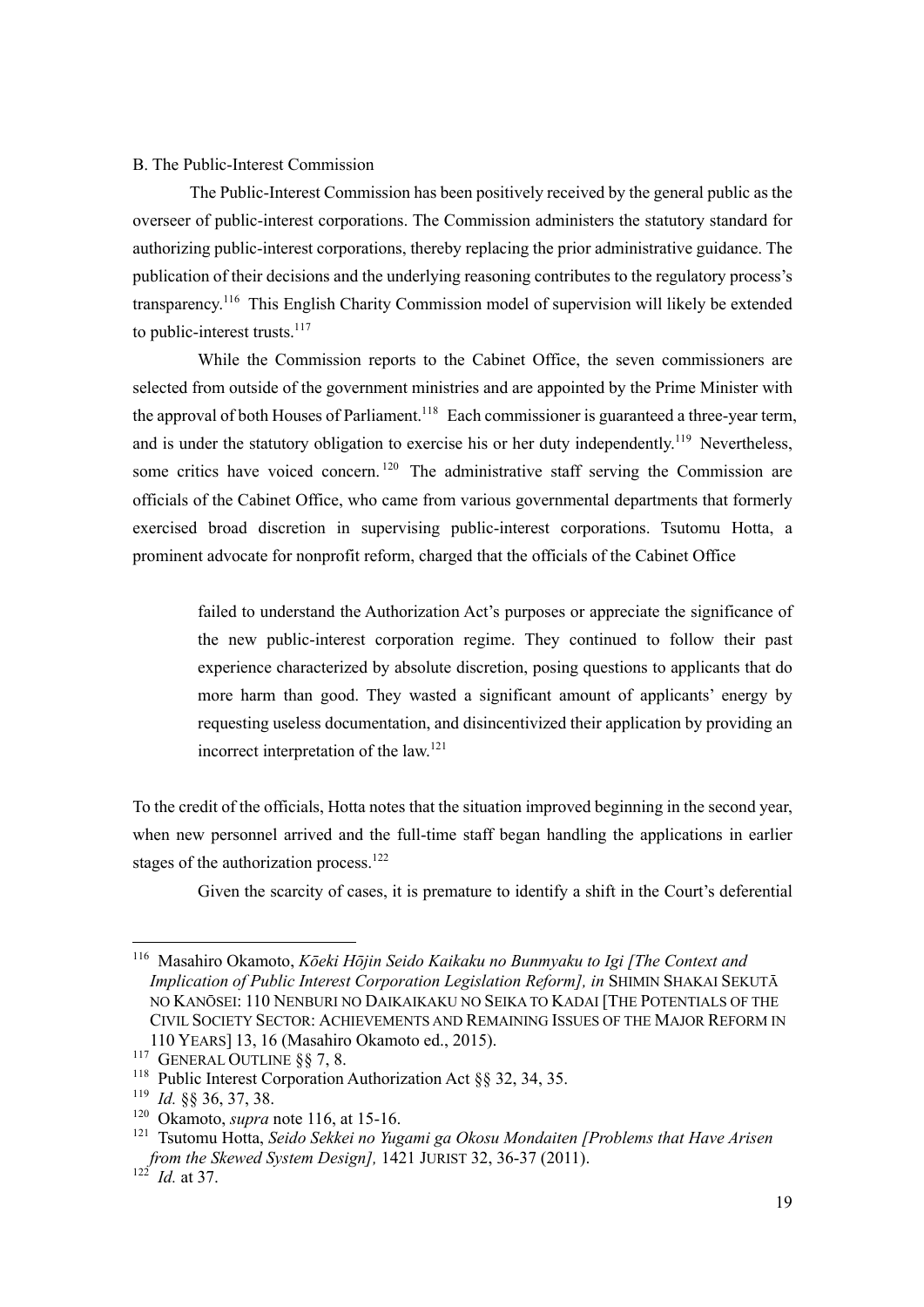attitude to the administrative authorization of public-interest company status. Nonetheless, in the *Japan Society for Dying with Dignity v. Japan*, <sup>123</sup> the Tokyo District Court reversed the Public-Interest Commission's denial of authorization. One of the main works of the Japan Society for Dying with Dignity was to run an unofficial registration service for living wills, and the Commission denied the application because such service cannot be regarded as a public-interest activity. It ruled that conferring the status of public-interest corporation would give the public undue impression that the government gave official approval to the registration of living wills, which could exert undue pressure upon the physicians who provide necessary medical services in terminal care. The Court, however, held that such findings were based on incorrect premises, given that various guidelines published by public bodies, including the Ministry of Health and Labor and the Japan Medical Association, recognize the primacy of patient autonomy, and physicians could continue following these guidelines to provide proper care.

## C. Fiduciary Governance and Internal Checks and Balances

As discussed earlier, the 2006 legislation introduced an elaborate set of rules on fiduciary governance, including the codified duty of loyalty owed by the directors of general and public-interest corporations.<sup>124</sup> However, the significance of the formal changes should not be overstated. Even before the reform, these officials were considered as acting under the Civil Code provisions applicable to agency relationships,  $125$  and the Civil Code provided that self-dealing transactions were void. $126$ 

The Japanese courts' approach can be illustrated by *Japan Kanji Aptitude Testing*  Foundation v. Okubo,<sup>127</sup> involving extensive self-dealing and asset diversion within a publicinterest corporation before the transition to the new statutory regime. The Court ordered a remedy without relying on the duty of loyalty provision. The Japan Kanji Aptitude Testing Foundation (*Nihon Kanji Noryoku Kentei Kyokai*) was approved in 1992 and offered ten different levels of Chinese character writing tests, attracting 2.7 million examinees in 2007. The chairman and his son, who was also the vice-chairman of the foundation, had authorized a series of unnecessary transactions between the foundation and their four family companies that constituted conflicts of interest. <sup>128</sup> The Kyoto District Court ordered them to pay 2.4 billion yen (\$21.8 million) for failure to exercise the due care of faithful managers, and four of their family companies were required to divulge their unjust enrichment. In separate criminal proceedings, the two directors

<sup>123</sup> 2019 WLJPCA 01186004 (Tokyo Dist. Ct., January 18, 2019).

<sup>&</sup>lt;sup>124</sup> General Corporation Act §§ 83, 84, 197.

<sup>125</sup> Ramseyer & Tamaruya, *supra* note 16, at 663.

<sup>&</sup>lt;sup>126</sup> Civil Code § 57 (repealed).

<sup>&</sup>lt;sup>127</sup> Kyoto District Court Judgment of Jan. 12, 2015, LLI/DB and LEX/DB.

<sup>128</sup> *Monka-shō Kanken ni Torihiki Kaishō Shidō: Rijichō Kanren Ni-sha to [Guidance by the Ministry of Education: The Kanji Testing Foundation to dissolve transaction with two Chairman-related companies],* YOMIURI SHIMBUN (March 11, 2009).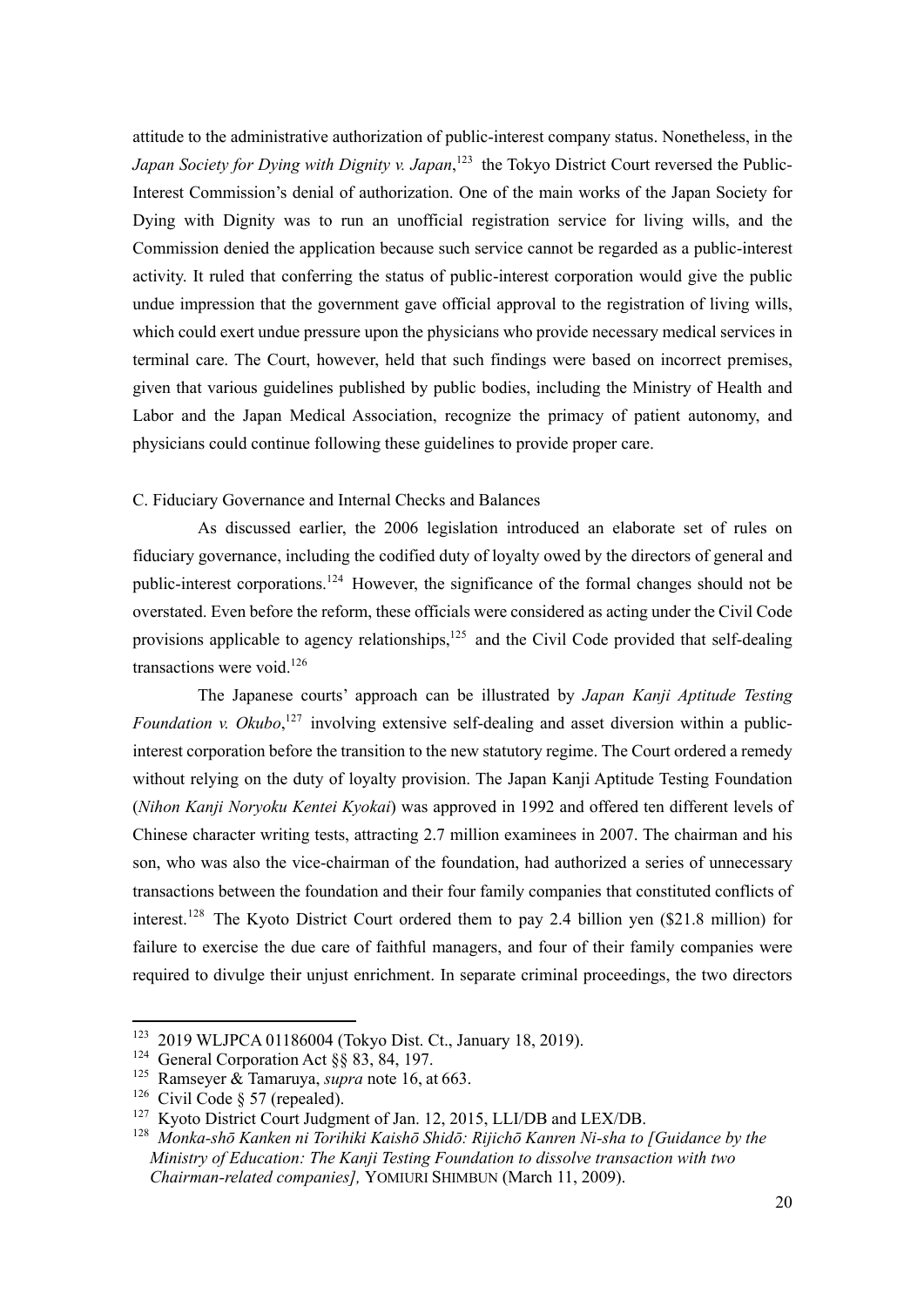were convicted for criminal breach of trust and sentenced to two and a half years in prison.<sup>129</sup> The foundation's public-interest corporation status was revoked, and it received re-authorization in 2013 only after the board reorganized and implemented a series of reforms.

Public-interest corporations are subject to additional governance requirements. Publicinterest authorization is not available if over one-third of the applying general corporation's board comprises the spouse or other relatives within three degrees of any single director.<sup>130</sup> The directors and employees of an outside corporation cannot comprise more than one-third of the corporation's board.<sup>131</sup> The public-interest corporation cannot provide special benefits to any member, official, or employee, $132$  and when paying remuneration to officers, it must follow a disclosed standard from within the range specified by the Cabinet Order.<sup>133</sup>

For foundations, a board of councilors that oversees the board of directors is now mandatory.<sup>134</sup> The board of councilors is expected to serve as an autonomous body to monitor the board of directors.<sup>135</sup> In practice, it is unclear whether the board of councilors constitutes a truly informed and independent body that can provide checks. At present, the checks and balances between the separate boards are expected to be self-executing, and no case regarding councilors' responsibility and liability has been reported. The same applies to the trust supervisor, which is expected to serve as a similar check and balance mechanism for the proposed public-interest trusts. 136

#### D. Preventing Abuse

The abuse in the Kanji Aptitude Testing Foundation was revealed before the 2006 reform through an inspection by the Ministry of Education, which had supervisory authority over the education-related public-interest corporation at the time. Nevertheless, the Ministry of Education was also criticized for its failure to ensure compliance and detect more serious violations.<sup>137</sup> Prior to the revelation of the large-scale asset diversion, the Ministry had merely faulted the foundation for making excessive profit. It had issued guidance to reduce the testing fee, but the foundation failed to comply.

Some commentators feared the emergence of another organization like the Kanji Testing

<sup>129</sup> Kyoto District Court Judgment of February 29, 2012, LLI/DB and LEX/DB, *affirmed by*  Osaka High Court Judgment of March 26, 2013, and Supreme Court Judgment of December 9, 2014.

<sup>&</sup>lt;sup>130</sup> Public Interest Corporation Authorization Act § 5(x).

<sup>131</sup> *Id.* § 5(xi).

<sup>132</sup> *Id.* § 5(iv).

<sup>133</sup> *Id.* §§ 5(xiii), 20; Cabinet Order § 3.

<sup>&</sup>lt;sup>134</sup> General Corporation Act §§ 170, 172-196.

<sup>135</sup> Fishman, *supra* note 52, at 679-80.

<sup>&</sup>lt;sup>136</sup> GENERAL OUTLINE  $\S$  5, at 5-6.

<sup>137</sup> *Kyōkai to Monkashō no Mitsugetsu: Shōeki Yūsen Kumotta Shidōryoku [Honeymoon of the Foundation and the Ministry of Education: Ministry Interest Advanced and Ability to Guide Reduced],* YOMIURI SHIMBUN (May 22, 2009).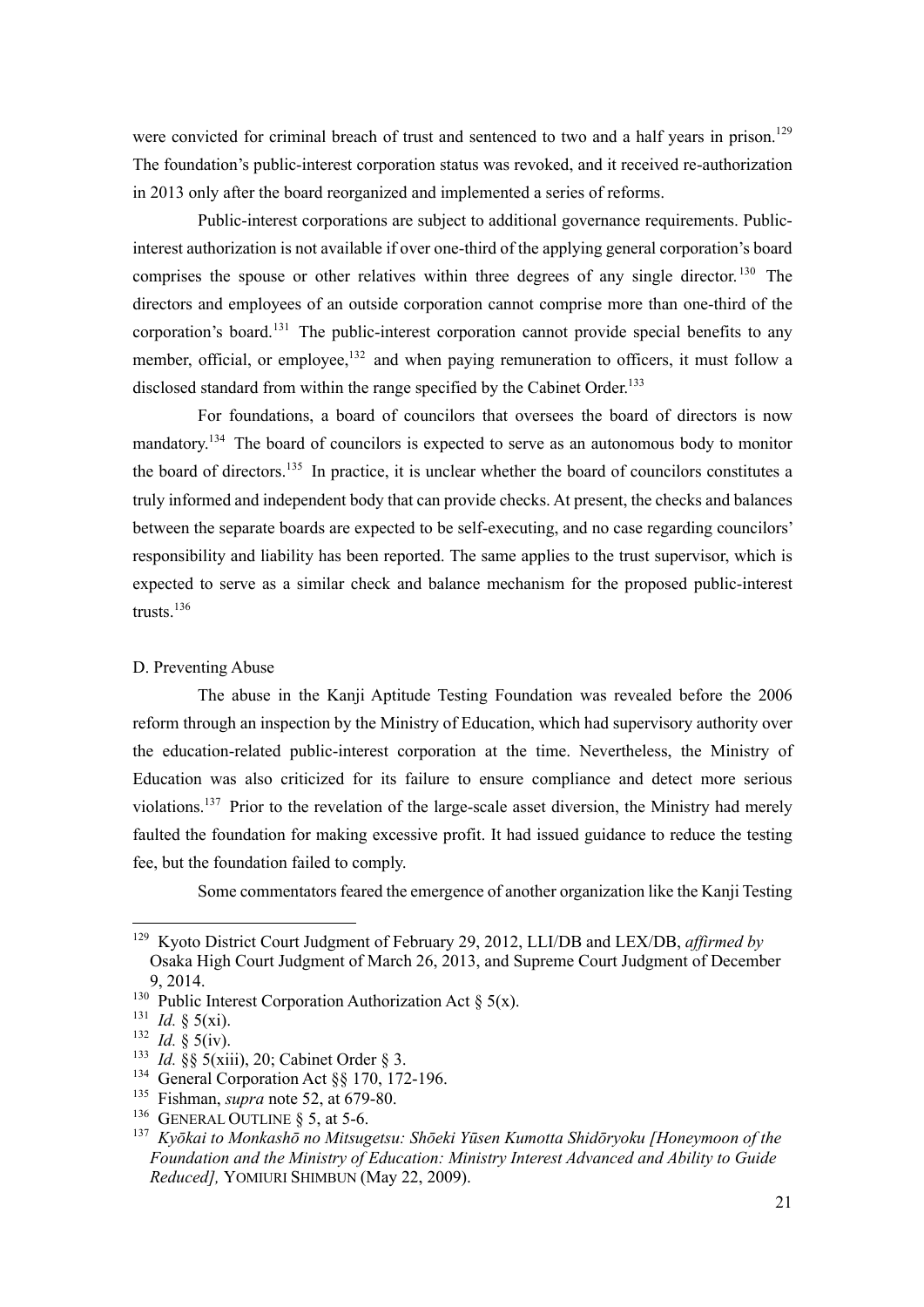Foundation. However, since its establishment in 2007, the Public-Interest Commission has observed no case similar in scale. The Commission has the power to require reports from a publicinterest corporation, enter its office, and inspect the organizational operation, the books, and other documents.<sup>138</sup> During fiscal year 2017, the Commission entered the offices of 2915 publicinterest corporations. This frequency is intended to subject each corporation to entry by the Commission once every three years.<sup>139</sup>

Until 2018, only three public-interest corporations had been deauthorized by the Commission. <sup>140</sup> In one such case, the Japan Life Foundation (*Nihon Raifu Kyokai*) had guaranteed the payment of medical and service fees to hospitals and care houses on behalf of elderly people who had no relatives or friends to sign a guarantee contract for them. The foundation diverted 270 million yen (\$2.5 million) from funds deposited by service recipients and underwent voluntary reorganization. In 2016, the Commission moved to revoke its authorization on grounds that it had failed to secure sufficient financial resources for the provision of publicinterest services.<sup>141</sup> Three directors were later arrested for violation of money lending regulations and the foundation was declared bankrupt.

Given the reduced transparency of general corporations, they are more susceptible to abuse than public-interest corporations. For instance, a tax evasion scheme was quickly devised to exploit the general corporation.<sup>142</sup> One must merely create a general corporation and fund it with family assets, such that family members continue to run the corporation as their own upon his or her death, without paying inheritance tax. This loophole was plugged by the 2018 tax reform.<sup>143</sup> Further, the name of an association or foundation generates a sense of trustworthiness among the general public, which is also problematic. Some general corporations have reportedly taken advantage of such trust and collected money that was ultimately exhausted for illegitimate purposes.

Other nonprofits have also made headlines for abusive practices. In 2014, it wasreported that a social welfare corporation was being sold at a high price.<sup>144</sup> Although the social welfare corporation had no share to trade as a nonprofit foundation, the steady flow of government subsidy for social welfare services and the sense of entitlement from endowing the foundation made the chairmanship a lucrative commodity. According to a newspaper article by Asahi Shinbun, the

<sup>&</sup>lt;sup>138</sup> Public Interest Corporation Authorization Act §§ 27, 59.

<sup>139</sup> Cabinet Office, *supra* note 112*,* at 70.

<sup>140</sup> *Id.* at 78.

<sup>141</sup> Naikakufu [Cabinet Office], *Heisei 28 Nen Kōeki Hōjin no Gaikyō oyobi Kōeki Nintei tō Iinkai no Katsudō Hōkoku [The Overview of Public Interest Corporations and the Annual Report of the Public Interest Commission for the Fiscal Year 2016],* 73-74 (September 2017).

<sup>142</sup> Shin'ya Oshino, *Ippan Shadan: Sōzoku ni Kazei [General Corporation: Taxation on Inheritance],* NIKKEI SHIMBUN (March 26, 2018).

<sup>&</sup>lt;sup>143</sup> Inheritance Tax Act, Law No. 73 of 1950, § 66-2, as inserted by Law No. 7, 2018.

<sup>144</sup> *Shafuku Riken, Tobikau Kane: Enchō no Za Kōnyū [Concessions over Social Welfare, Money Flying Around: Chairman's Seat on Sale],* ASAHI SHIMBUN (May 19, 2014).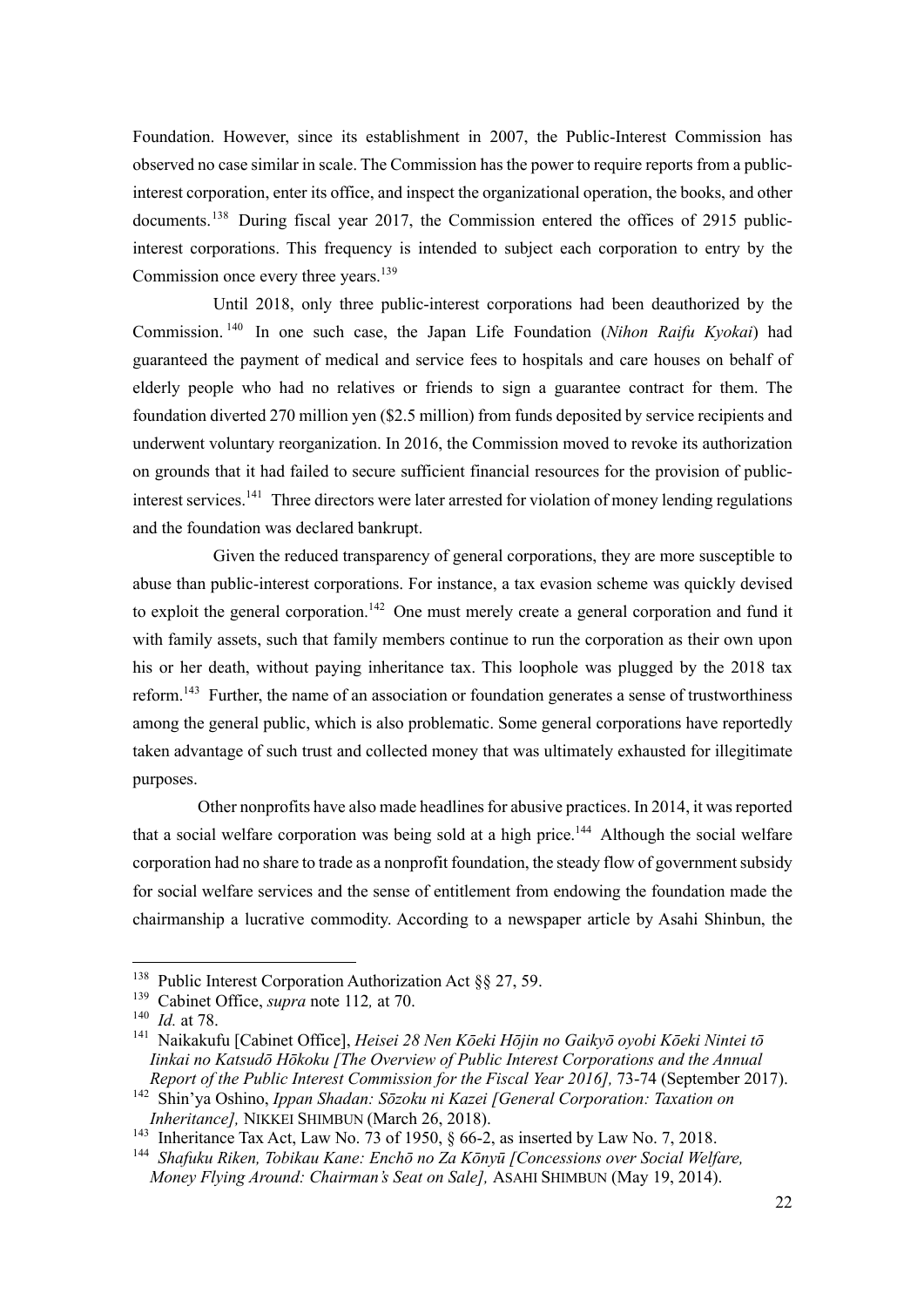chairman of the board of directors for the Sakuragaoka Welfare Association received 125 million yen (\$1.1 million) for ceding his position. In a related article, the same paper asserted that some social welfare corporations were run by the chief director for his own interest and the boards of directors and councilors often failed to provide effective checks. Among the various social welfare corporations mentioned, the chief director of the Sunflower Society (*Himawari-no-kai*) was named as having sold donated property, thereby increasing his salary without the board's authorization.<sup>145</sup> However, the corporation successfully sued the newspaper, which agreed to publish an article apologizing for the inadequate verification of facts and inaccurate statements.<sup>146</sup>

#### E. Encouraging Voluntary Works

While the prevention of abuse is an important policy objective, it should not defeat the original purpose of facilitating works for the public interest. Gift giving is increasing. The Japan Fundraising Association estimates that 45.7 million individuals donated 775.6 billion yen  $(\$7.1$  billion) in 2016 after a steady increase from 545.5 billion yen  $(\$5.0$  billion) in 2009.<sup>147</sup> The year 2011 was an exception year, when the Great Tohoku earthquake and tsunami disaster generated donations over 1 trillion yen (\$9.3 billion). Corporate donations have increased from 477 billion yen (\$4.3 billion) in 1994 to 790.9 billion ven (\$7.2 billion) in 2015.<sup>148</sup>

Generally, tax incentives for donations increase people's willingness to donate to charities. In Japan, however, that is not necessarily the case. Of all nonprofit donors in 1994, only 14.3% claimed their donations on their tax returns (although over 40% of those donating over ten thousand yen did claim the donation).<sup>149</sup> A further shift in the volunteer and donation culture in Japan may be required before tax benefits create significant incentives to donate.

More relevant to fiduciary governance, a recent study suggests that people tend to donate to entities that have stronger governance, and derive more revenue from the government and other independent sources. Entities that publish their accounting documents on their websites receive 370 thousand more yen  $(\$3,360)$  than those that do not, on average.<sup>150</sup> Research also shows that donors are interested in financial information regarding efficiency in the management of expenses, the extent of revenue-raising activities, and the donation balance.<sup>151</sup>

Critics, however, argue that public-interest corporations are overburdened by a rigid

<sup>145</sup> *Shafuku Hōjin no Shibutsu-ka: Wanman Rijichō "Bōsō" [Social Welfare Corporation Made*  Personal Possession: One-man Chief Director Running out of Control], ASAHI SHIMBUN (May 26, 2014).

<sup>146</sup> *Shakai Fukushi Hōjin "Himawari-no Kai" no Kiji wo Teisei-shi, Owabi Shimasu: Asahi Shimbunsha [Asahi Shimbun Correct the Errors in an Article on Social Welfare Corporation Himawari-no-kai and Make an Apology],* ASAHI SHIMBUN (April 17, 2015).

<sup>147</sup> Japan Fundraising Association, *supra* note 164, at 26-27.

<sup>148</sup> *Id.* at 48-49.

<sup>149</sup> *Id.* at 80.

<sup>150</sup> *Id.* at 76-77.

<sup>151</sup> *Id.* at 78.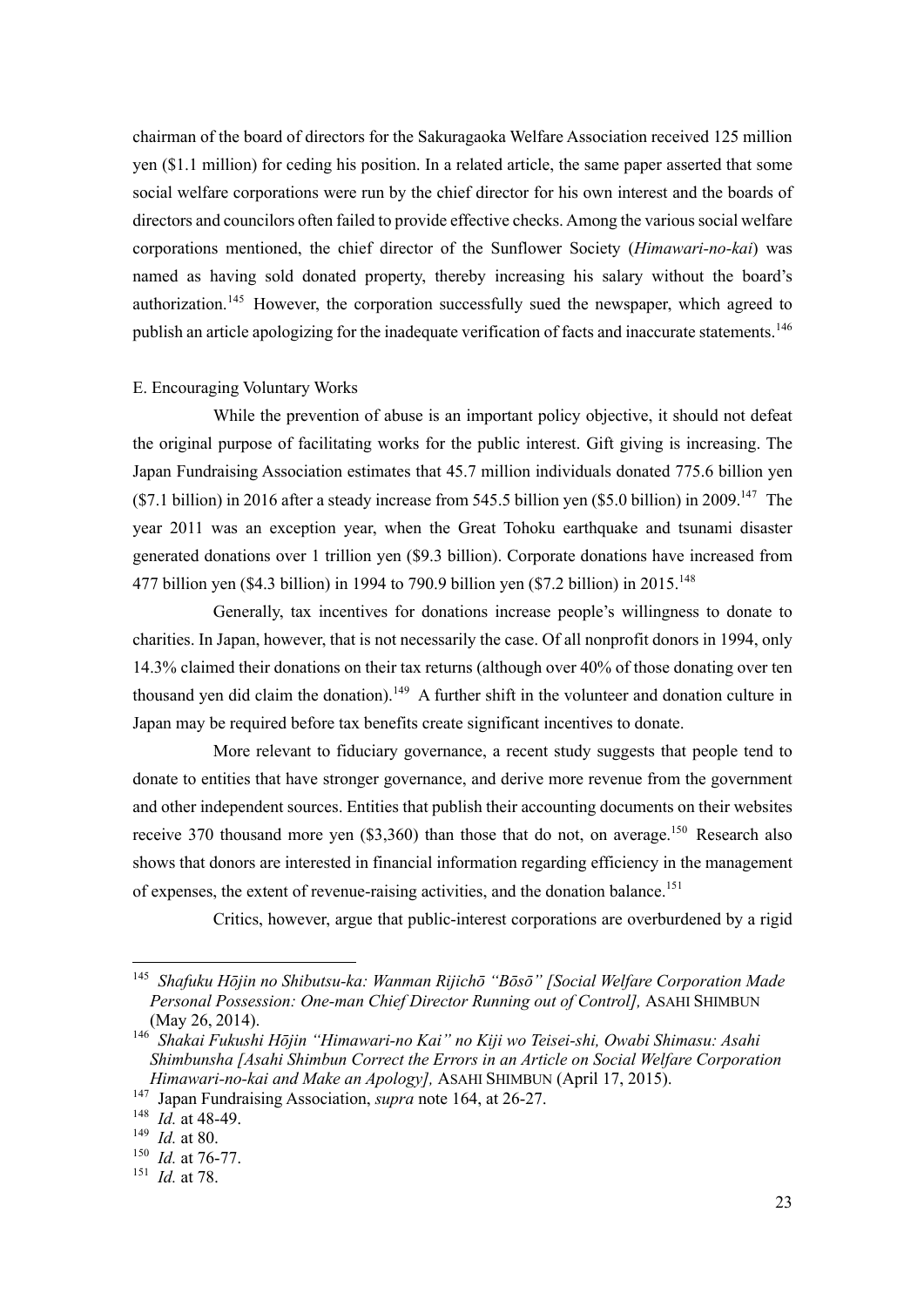set of financial requirements.<sup>152</sup> The provision mentioned most frequently in this context is the requirement that the income from revenue generating activities must not exceed the expenditures required to provide services for public benefit.<sup>153</sup> The restriction made sense in the 1990s, when the government was endeavoring to stop inactive or old public-interest corporations from accumulating unnecessary cash or assets. Nonetheless, the requirement that corporate books be kept in the red contradicts sensible directors' notions of healthy fiscal management.<sup>154</sup> It also prevents a corporation from preparing for contingencies and deploying its assets strategically.

More generally, many regulations and restrictions apply to all public-interest and general corporations of all types. Smaller start-up organizations have found it too cumbersome to engage a certified accountant and, in the case of foundations, a separate board of councilors. Although JACO has proposed the need for a more simplified organizational structure for small nonprofits, no legislative response has been delivered thus far.<sup>155</sup> The ongoing reform of publicinterest trusts is premised on the assumption that they are "lightweight and lightly equipped" compared to public-interest corporations. <sup>156</sup> Even so, some commentators call for governance mechanisms more stringent than proposed to allay the fear of abuse.<sup>157</sup>

#### F. Transparency

The 2006 legislation expanded the disclosure obligations of public-interest corporations. Public corporations must now prepare a yearly project plan, budget, list of assets, list of officials, and compensation payment standards, which must be submitted to the Public-Interest Commission and made accessible to the general public.<sup>158</sup> Public corporations and large-scale general corporations with debt that exceeds 20 billion yen (\$182 million) are generally required to undergo a third-party audit by professional accountants.<sup>159</sup>

The volume of information available to the public has increased.<sup>160</sup> Although disclosure

<sup>152</sup> Hotta, *supra* note 121, at 32-34.

<sup>&</sup>lt;sup>153</sup> Authorization Act  $\S$  14.

<sup>154</sup> KŌEKI HŌJIN KYŌKAI [JACO], KŌEKI HŌJIN NO UN'EI OYOBI KIFU TŌ NI KANSURU ANKĒTO CHŌSA KEKKA [QUESTIONNAIRE RESEARCH ON THE ADMINISTRATION OF AND GIFT GIVING TO PUBLIC INTEREST CORPORATION AND GENERAL CORPORATION] 46-66 (August 2019).

<sup>155</sup> KŌEKI HŌJIN KYŌKAI [JACO], KŌEKI HŌJIN SEIDO KAIKAKU YŌBŌ NI KANSURU HŌKOKUSHO [THE REPORT ON PUBLIC INTEREST CORPORATION REFORM PROPOSAL] 18-19 (June 2012).

<sup>&</sup>lt;sup>156</sup> HŌMUSHŌ [MINISTRY OF JUSTICE], KŌEKI SHINTAKU HŌ NO MINAOSHI NI KANSURU CHŪKAN SHIAN NO HOSOKU SETUMEI [SUPPLEMENTARY EXPLANATION FOR THE INTERIM PROPOSAL FOR THE REVISION OF PUBLIC INTEREST TRUST LEGISLATION] 79 (2017); Nakatsuji, *supra* note 107, at 153 n.6.

<sup>157</sup> Takeshi Sakuma, *Kōeki Shintaku Hō Kaisei no Ronten [Issues Relating to the Revisions of Public Interest Trust Legislation],* 271 SHINTAKU [TRUST] 4, 8-10 (2017).

<sup>&</sup>lt;sup>158</sup> Authorization Act §§ 21, 22.

<sup>&</sup>lt;sup>159</sup> General Corporation Act §§ 62, 171; Authorization Act § 5(xii).

<sup>160</sup> Tadashi Sato, *Kōzō Kaikaku-kii to Hanshin Awaji Dai-Shinsai [The Structural Reform*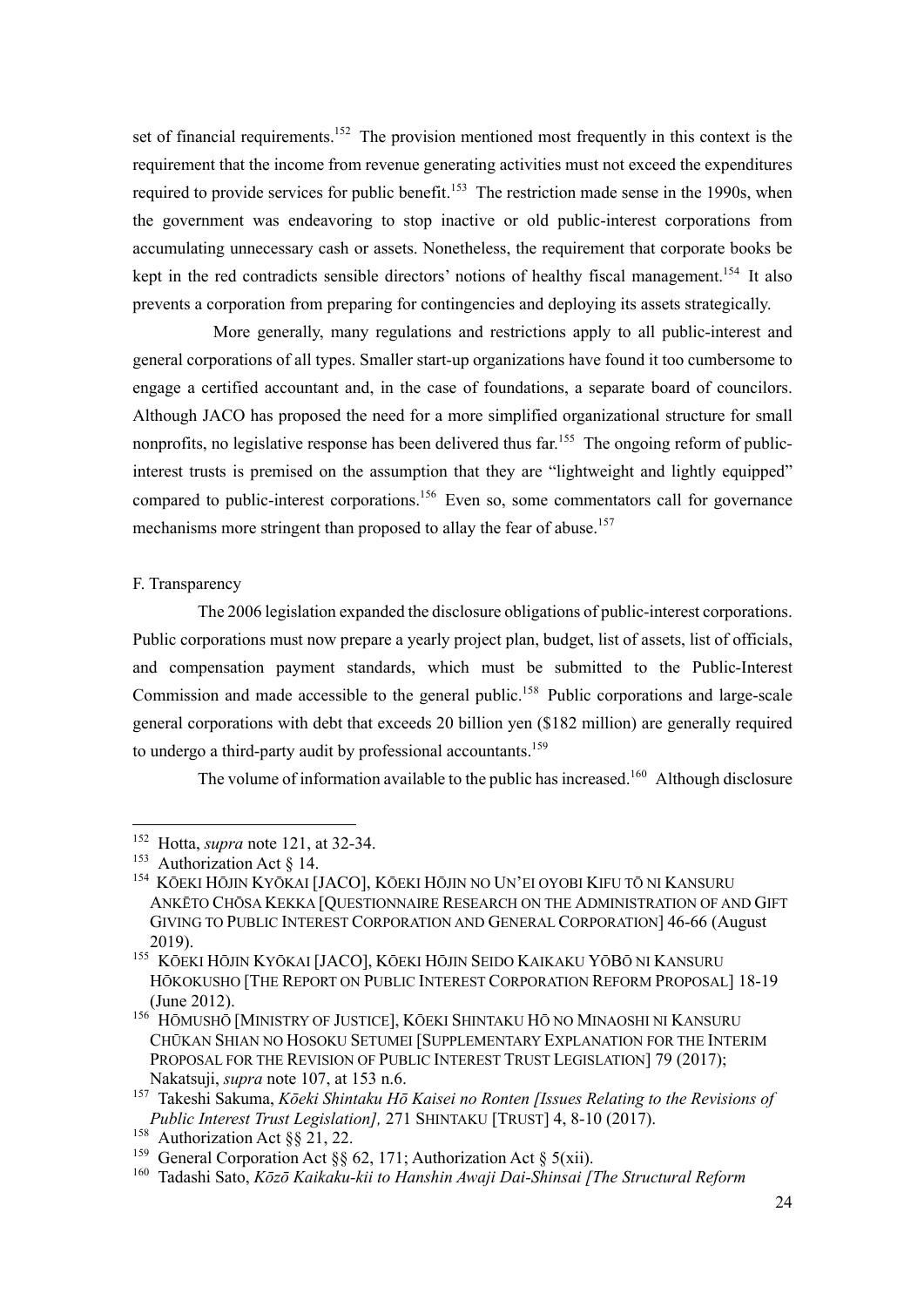via the internet is not required, 86% of public-interest corporations publish information through their websites. <sup>161</sup> The Cabinet Office publishes information and statistics on public-interest corporations online on behalf of the Public-Interest Commission, as required by statute.<sup>162</sup> Many non-governmental organizations were established to provide logistical and other support for individual nonprofits. For instance, the Japan NPO Center was established in 1995 to serve as an information center for NPO corporations and other volunteer organizations. <sup>163</sup> The Japan Fundraising Association, which was created in 2009, began publishing statistical analyses and reports in  $2010$ .<sup>164</sup>

However, it is noteworthy that most former public-interest corporations opted to continue as general corporations. They can be readily created and have no duty to disclose beyond publishing their balance sheet and retaining their financial statements for inspection by members and creditors.<sup>165</sup> Online disclosure is voluntary, and only 62.2% of general corporations publish information online.<sup>166</sup> The reduced transparency of these organizations means that the public (and the media) can no longer access their lists of directors (possibly former bureaucrats), cash flow statements (possibly government subsidies) or project plans (how the money is spent).<sup>167</sup>

#### G. Integration of the Nonprofit Sector

The Japanese nonprofit sector remains fragmented. Although the authorization and oversight procedure for public-interest corporations was consolidated under the Public-Interest Commission, school, religious, social welfare, and medical corporations remain outside of its jurisdiction.<sup>168</sup> Furthermore, the NPO corporations were introduced by 1998 statute and before the 2006 reform, they formed a nonprofit sector that is distinct from public-interest corporations. <sup>169</sup> In fact, when the government declared its intention to undertake the comprehensive reform of nonprofit legislation in 2002, the representatives of NPO corporations

*Period and Hanshin-Awaji Earthquake], in* NIHON NO NPO-SHI: NPO NO REKISHI WO YOMU, GENZAI, KAKO, MIRAI [THE HISTORY OF JAPANESE NPO: READING THE HISTORY OF NPO, PRESENT, PAST AND FUTURE] 217 (Makoto Imada ed., 2006).

<sup>161</sup> KŌEKI HŌJIN KYŌKAI & NIHON NPO SENTĀ [JACO & NPO Center], *Hi-Eiri Hōjinkaku Sentaku ni Kansuru Jittai Chōsa [Survey Report on the Selection of Nonprofit Entity Form],* 36 (February 2017).

<sup>&</sup>lt;sup>162</sup> Public Interest Corporation Authorization Act, § 57.

<sup>&</sup>lt;sup>163</sup> Sato, *supra* note 160, at 236.

<sup>&</sup>lt;sup>164</sup> Nihon Fando Reijing Kyōkai [JAPAN FUNDRAISING ASSOCIATION], KIFU HAKUSHO 2017 [GIVING JAPAN 2017] (2017).

 $^{165}$  General Corporation Act  $\S\dot{\S}$  128, 129, 199.

<sup>166</sup> JACO, *supra* note 154, at 34.

<sup>167</sup> NHK CLOSE-UP MODERN TIMES INVESTIGATIVE TEAM, *supra* note 111, at 144-48.

<sup>168</sup> For historical background, *see* nn. 31-35, and accompanying text.

<sup>169</sup> Nobuko Matsumoto, *Recent Changes in Laws Regarding Nonprofit Corporations and Charitable Trusts in Japan,* 45 ZEITSCHRIFT FÜR JAPANISCHES RECHT /J. OF JAPANESE L. 129, 135 (2018).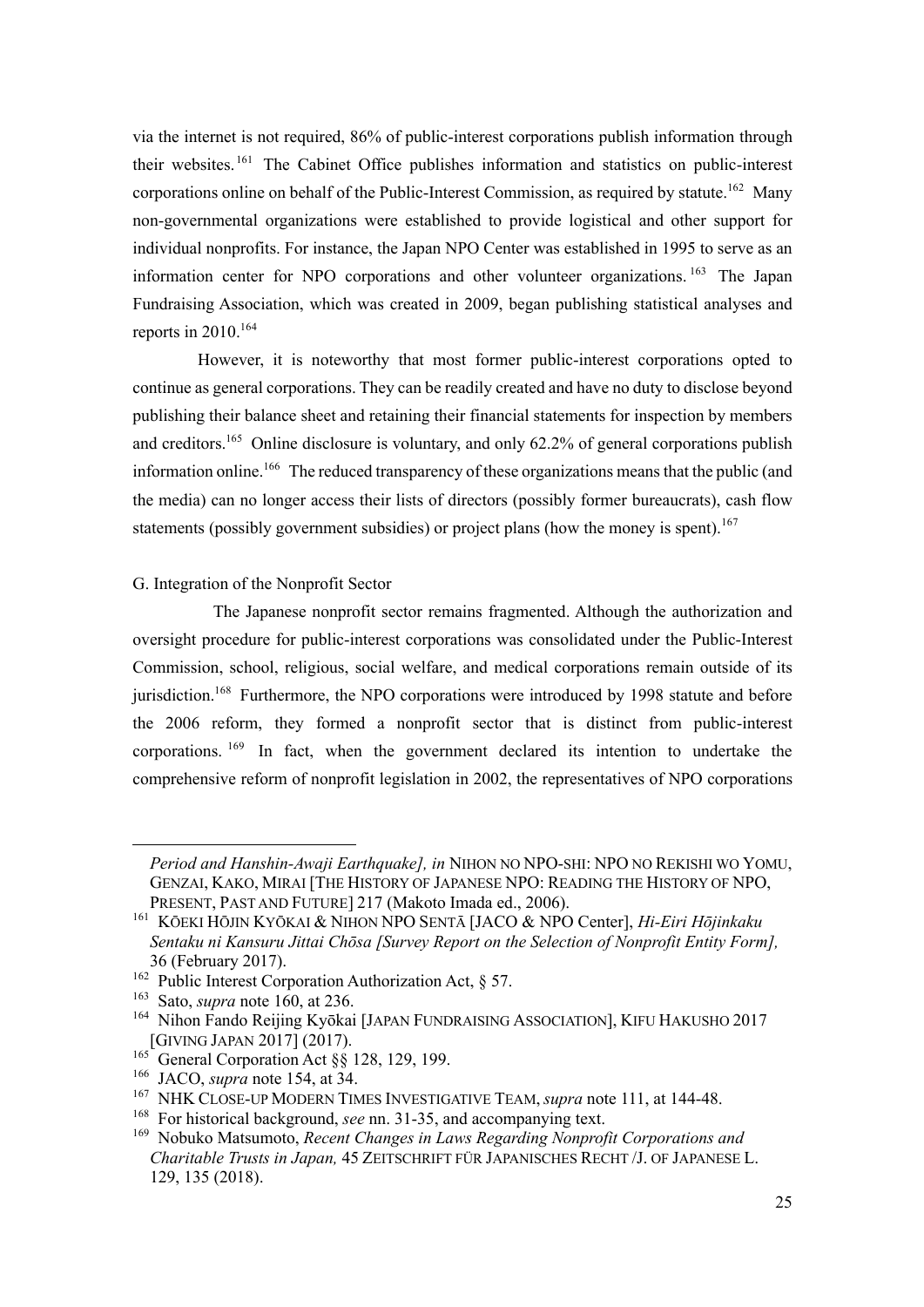lobbied extensively to remove them from the reform's scope.<sup>170</sup>

Nonetheless, there are signs that policy makers are beginning to view the nonprofit sector from a more comprehensive perspective.<sup>171</sup> When the governance mechanism for medical corporations was reformed in 2006, and that of social welfare corporations in 2016, a number of provisions were introduced that parallel the general corporation legislation. The directors of these corporations now owe statutory fiduciary duties, $172$  and they and their board are accountable to the general meeting (if acting as an association) or separate board of councilors (if acting as a foundation).<sup>173</sup> Although school corporations have not undergone such thorough reform, as of 2014, their directors were assigned the statutory duty of loyalty to their corporation;  $174$ meanwhile, the same reform gave the Ministry of Education additional powers to monitor and intervene in schools found to be in breach of legal or government orders or improperly managed.<sup>175</sup> Furthermore, accounting standards, which were previously idiosyncratic in each corporate category, are now gradually harmonizing.<sup>176</sup>

## Conclusion

A nation's charity sector cannot be reformed in one day. The twisted history of Japanese public-interest corporation legislation has meant that its nonprofit sector has long been divided into complex subsectors and governed by a kaleidoscope of legal norms derived from various civil and common law jurisdictions. Such an amalgam of legislation, which has been in conflict with indigenous charitable works from its inception, has undergone significant transformation over the years, while the government's supervisory role has shifted from direct control to a more detached approach towards ensuring sound fiduciary governance.

This chapter looked at Japan's continuous attempt toward a conceptual and comparative synthesis of fiduciary principles and the integration of the nonprofit sector. The assessment has revealed reasons to be both optimistic and cautious. While the greater emphasis on internal governance has generally been accepted, the limited number of court cases has made it difficult to assess how fiduciary principles are to be implement on the ground. The greater

<sup>170</sup> Masayuki Deguchi, *Seido Tōgō no Kanōsei to Mondai: Garapagosuka to Gurobaruka [The Potential and Concerns with Systemic Integration: Galapagos and Globalization], in* SHIMIN SHAKAI SEKUTĀ NO KANŌSEI: 110 NENBURI NO DAIKAIKAKU NO SEIKA TO KADAI [THE POTENTIALS OF THE CIVIL SOCIETY SECTOR: ACHIEVEMENTS AND REMAINING ISSUES OF THE MAJOR REFORM IN 110 YEARS] 157, 160-63 (Masahiro Okamoto ed., 2015).

<sup>171</sup> Aya Okada, et al., *The State of Nonprofit Sector Research in Japan: A Literature Review,* 2 VOLUNTARISTICS REVIEW 1, 7-8 (2017).

<sup>172</sup> Social Welfare Act §§ 45-13, 45-16, 45-20, 64, 172; Medical Care Act §§ 46-6 through 46-6- 4, 46-4(2), 46-5(3), 47-49-3.

<sup>&</sup>lt;sup>173</sup> Social Welfare Act § 45-8 through 45-15, and Medical Care Act §§ 46-7, 46-8, 46-3 through 46-3-6; 45-8; 46-4-46-4-7.

<sup>&</sup>lt;sup>174</sup> Private Schools Act § 40-2.

<sup>175</sup> *Id.* §§ 60, 63.

<sup>176</sup> Deguchi, *supra* note 35, at 9-10.